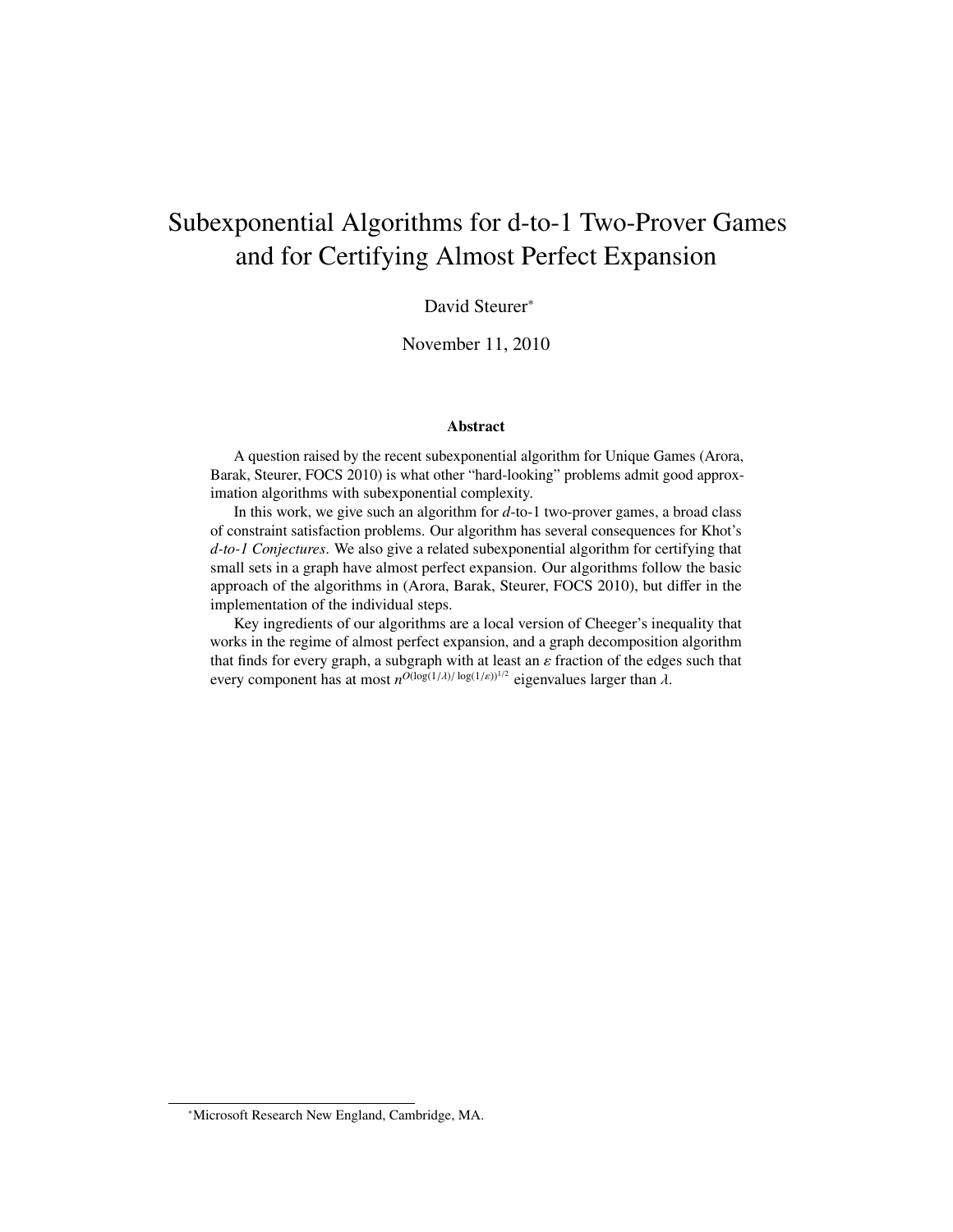# <span id="page-1-0"></span>**Contents**

| $\mathbf{1}$   | <b>Introduction</b>                                   |                                                     |    |
|----------------|-------------------------------------------------------|-----------------------------------------------------|----|
|                | 1.1                                                   |                                                     | 3  |
|                | 1.2                                                   |                                                     | 5  |
|                | 1.3                                                   |                                                     | 5  |
| $\overline{2}$ | <b>Main Results</b>                                   |                                                     |    |
|                | 2.1                                                   | Algorithm for Small-Set Expansion close to 1        | 6  |
|                | 2.2                                                   |                                                     | 7  |
| $\mathbf{3}$   | <b>Subspace Enumeration</b>                           |                                                     |    |
|                | <b>3.1</b>                                            | Subspace Enumeration for Expansion close to 1       | 10 |
|                | 3.2                                                   |                                                     | 11 |
| 4              | <b>Threshold Rank versus Expansion close to 1</b>     |                                                     | 13 |
| 5              | <b>Graph Decomposition for Eigenvalues close to 0</b> |                                                     | 14 |
| 6              |                                                       | <b>Local Cheeger Bound for Expansion close to 1</b> | 14 |
|                | 6.1                                                   |                                                     | 15 |
| 7              |                                                       | <b>Conclusion</b>                                   | 16 |
|                | <b>References</b>                                     |                                                     |    |
|                |                                                       | <b>A</b> Deferred Proofs                            | 19 |
|                | A.1                                                   |                                                     | 19 |
|                |                                                       |                                                     | 19 |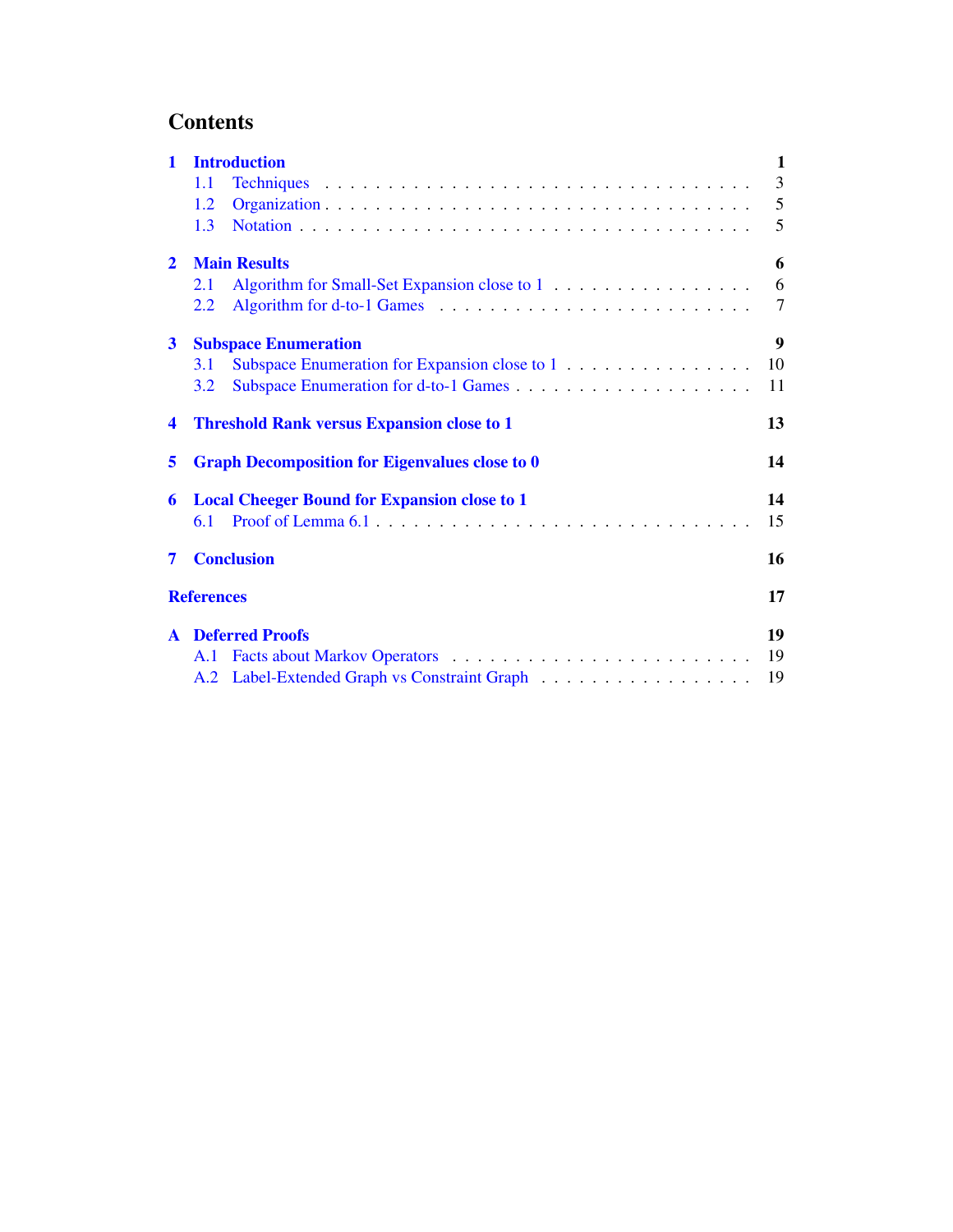## <span id="page-2-0"></span>1 Introduction

One of the main question raised by the recent subexponential algorithm for Unique Games [\[ABS10\]](#page-18-1) is what other "hard-looking" problems admit improved approximations in subexponential time. For example, is there an algorithm for MAx Cur that beats the Goemans– Williamson approximation by  $\varepsilon > 0$  and runs in time  $\exp(n^{f(\varepsilon)})$  for a function  $f(\varepsilon)$  that tends to 0 as  $\varepsilon \to 0$ ? Similarly is there an algorithm for Spansser Cur with approximation ratio G to 0 as  $\varepsilon \to 0$ ? Similarly, is there an algorithm for Sparsest Cut with approximation ratio C and running time  $\exp(n^{g(C)})$  for a function  $g(C)$  that tends to 0 as  $C \to \infty$ ?<br>In this work, we give subexponential approximation algorithms for

In this work, we give subexponential approximation algorithms for two other "hardlooking" problems: (1) the problem of approximating the optimal value of *d*-to-1 two-prover games, and (2) the problem of certifying that all small vertex sets in a graph have almost perfect expansion.

Khot's Conjectures. In his seminal paper [\[Kho02\]](#page-19-0), Khot proposed two conjectures about the computational complexity of two-prover games (a class of constraint satisfaction problems). The first one, the *Unique Games Conjecture,* turns out to have many very strong implications for the hardness of approximation. A confirmation of the conjecture would essentially settle the approximability of many basic optimization problems, like MAX Cut [\[KKMO07,](#page-19-1) [MOO05\]](#page-19-2), Vertex Cover [\[KR08\]](#page-19-3), and, in fact, every constraint satisfaction problem [\[Rag08\]](#page-19-4). The Unique Games Conjecture asserts that for a certain constraint satisfaction problem, called Unique Games, it is NP-hard to distinguish between the case that most of the constraints can be satisfied, at least a  $1 - \varepsilon$  fraction, and the case that almost none of the constraints can be satisfied, at most an  $\varepsilon$  fraction. (Here,  $\varepsilon > 0$  can be arbitrarily close to 0. See [Section 2.2](#page-8-0) for a formal definition.)

Khot's second conjecture, the *d-to-*1 *Conjecture* also has very interesting (but fewer known) implications: the first strong approximation hardness for various graph coloring problems [\[DMR09,](#page-18-2) [DS10,](#page-18-3) [GS11\]](#page-18-4) and optimal hardness for Max 3-CSPs with perfect completeness [\[OW09,](#page-19-5) [Tan09\]](#page-19-6). The *d*-to-1 Conjecture asserts that for *d*-to-1 Games, a more general constraint satisfaction problem than Unique Games, it is NP-hard to distinguish between the case that all constraints can be satisfied and the case that almost none of the constraints can be satisfied, at most an  $\varepsilon$  fraction. (Again,  $\varepsilon > 0$  can be arbitrarily close to 0. See [Section 2.2](#page-8-0) for a formal definition.)

Resolving Khot's conjectures is one of the important open problems in approximation complexity. In contrast to many other conjectures in complexity, there is no consensus among researchers whether the Unique Games Conjecture or the *d*-to-1 Conjecture are true or not. One of the few concrete evidences for the truth of the conjectures are integrality gaps (which one can view as lower bounds in restricted computational models defined by hierarchies of mathematical programming relaxations). For Unique Games, relatively strong integrality gaps are known [\[KV05,](#page-19-7) [RS09\]](#page-19-8). For *d*-to-1 Games, basic integrality gaps (with perfect completeness) were recently shown  $[GKO<sup>+</sup>10]$  $[GKO<sup>+</sup>10]$ .

Arora, Barak, and the author [\[ABS10\]](#page-18-1) showed that Unique Games has a subexponential algorithm. This algorithm achieves in time  $exp(n^{O(\varepsilon^{1/3})})$  an approximation that the Unique Games Conjecture asserts to be NP-hard to achieve, that is, it distinguish between the case that a  $1 - \varepsilon$  fraction of the constraints can be satisfied and the case that at most an  $\varepsilon$ fraction of the constraints can be satisfied. This algorithm demonstrates that hardness results based on the Unique Games Conjecture cannot rule out subexponential algorithms. (Certain approximation hardness results based on LABEL Cover (e.g., [\[Hås01,](#page-18-6) [MR08\]](#page-19-9)) do rule out subexponential algorithms assuming the Exponential Time Hypothesis [\[IPZ01\]](#page-18-7), namely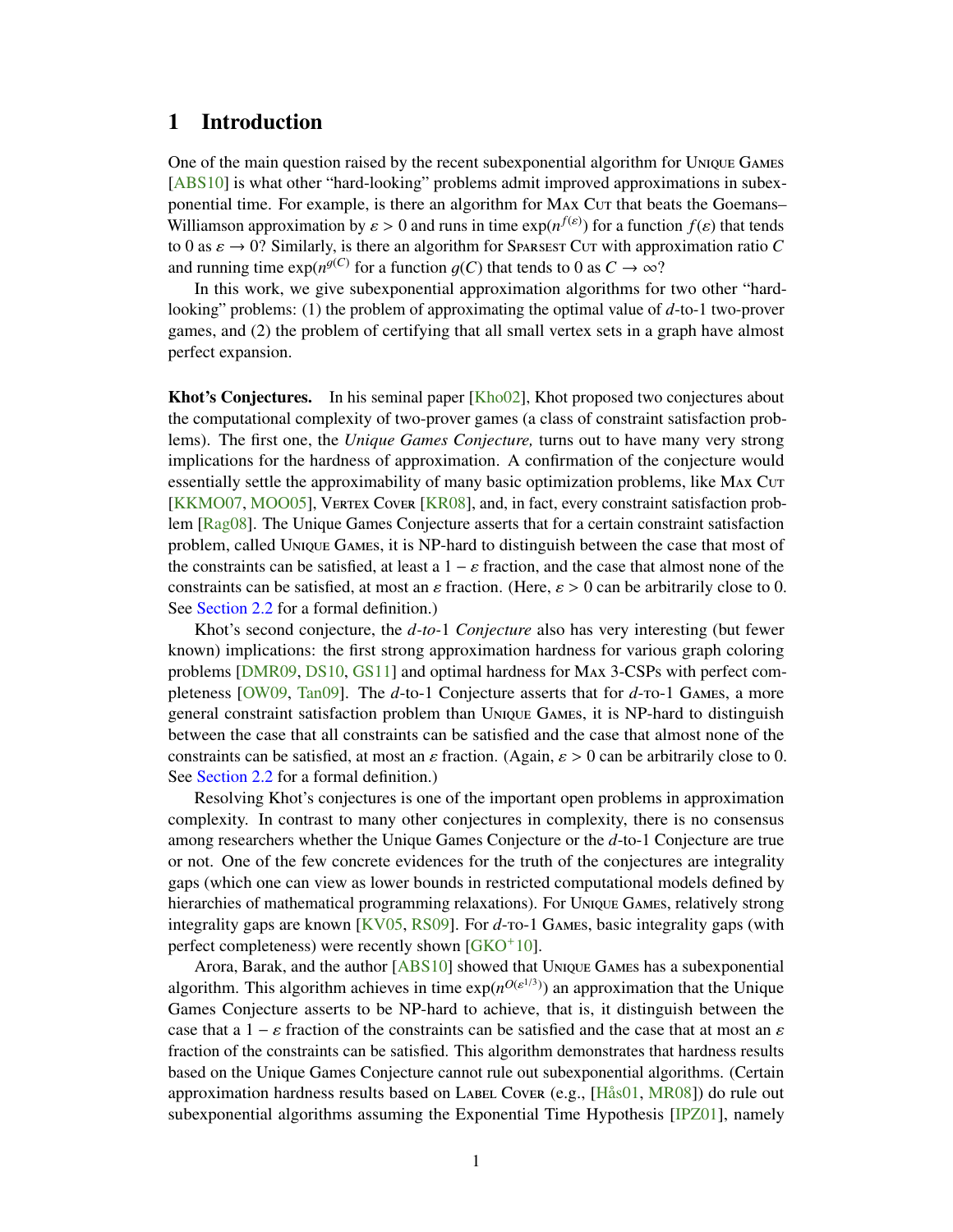3-SAT requires time  $2^{\Omega(n)}$ .) Another consequence of this algorithm is that if the Unique Games Conjecture is true, then Unique Games is a problem with *intermediate complexity* (strictly between polynomial and strongly exponential complexity).

Building on this work, we show that also the more general  $d$ -ro-1 GAMES problem has a subexponential algorithm, achieving an approximation that the *d*-to-1 Conjecture asserts to be NP-hard to achieve.

Theorem (Informal, see [Theorem 2.5\)](#page-8-1). *There exists an algorithm that given a satisfiable d-to-*<sup>1</sup> *game, finds an assignment that satisfies an* ε *fraction of the constraints in time*

 $\exp\left(n^{O(1/\log(1/\varepsilon))^{1/2}}\right)$ 

*(Here, the O*(·) *notation hides factors depending polynomially on d and the alphabet size of the game.)*

Like the algorithm for Unique Games, this algorithm demonstrates that hardness results based on the *d*-to-1 Conjecture (and its variants) do not rule out subexponential algorithms, e.g., opening the possibility of an algorithm that colors a 3-colorable graph with *C* colors in time  $\exp(n^{f(C)})$ , where *f* tends to 0 as  $C \to \infty$ .

Our algorithm also shows that if the *d*-to-1 Conjecture (or the Unique Games Conjecture) is true, then *d*-to-1 Games has intermediate complexity (similar to Unique Games). Furthermore, any reduction from 3-SAT or LABEL Cover proving the d-to-1 Conjecture must have large polynomial blow-up, at least  $n^{\Omega(\log(1/\varepsilon))^{1/2}}$  where  $\varepsilon$  is the desired soundness (assuming that  $3-\text{S}$  at does not have subexponential algorithms) that 3-Sat does not have subexponential algorithms).

The best known polynomial-time algorithm for *d*-ro-1 GAMES [\[CMM06\]](#page-18-8) can find an assignment for satisfiable *d*-to-1 games that satisfies roughly a  $1/k^{1-O(1/d^{1/2})}$  fraction of constraints, where *k* is the alphabet size of the game. For the case, we are interested in constraints, where  $k$  is the alphabet size of the game. For the case, we are interested in the alphabet size of the game could be logarithmic in the instance size. (For significantly larger alphabet size, the best algorithm for *d*-то-1 GAMES satisfies a 2<sup>−*O*(log *n*·log *d*)<sup>1/2</sup> fraction</sup> of constraints [\[Tre05\]](#page-19-10).)

Expansion of Small Sets in Graphs. The (edge) expansion of small sets in graphs is closely connected to the Unique Games problem. Raghavendra and the author [\[RS10\]](#page-19-11) give a reduction from Small-Set Expansion, the problem of approximating the expansion of small sets in graphs, to Unique Games. This reduction shows that Unique Games is a harder problem than Small-Set Expansion. In particular, the Unique Games Conjecture is true if the following hypothesis, the *Small-Set Expansion Hypothesis*, is true: it is NP-hard to distinguish between the case that there exists a small non-expanding vertex set, with expansion at most  $\varepsilon$ , and the case that all small vertex sets have almost perfect expansion, expansion at least  $1 - \varepsilon$ . (Here,  $\varepsilon > 0$  can be arbitrarily small. See [\[RS10\]](#page-19-11) for a formal statement.)

The subexponential algorithm for Unique Games [\[ABS10\]](#page-18-1) gives further evidence for the close connection between Small-Set Expansion and Unique Games: At the heart of this algorithm lies a subexponential algorithm for approximating SMALL-SET Expansion.

In this work, we demonstrate a similar connection between  $d$ -ro-1 GAMES and SMALL-Set Expansion in the regime, where the minimum expansion of small sets is close to 1. More concretely, our subexponential algorithm for  $d$ -ro-1 GAMES builds on the following subexponential algorithm for certifying that small sets in a graph have almost perfect expansion.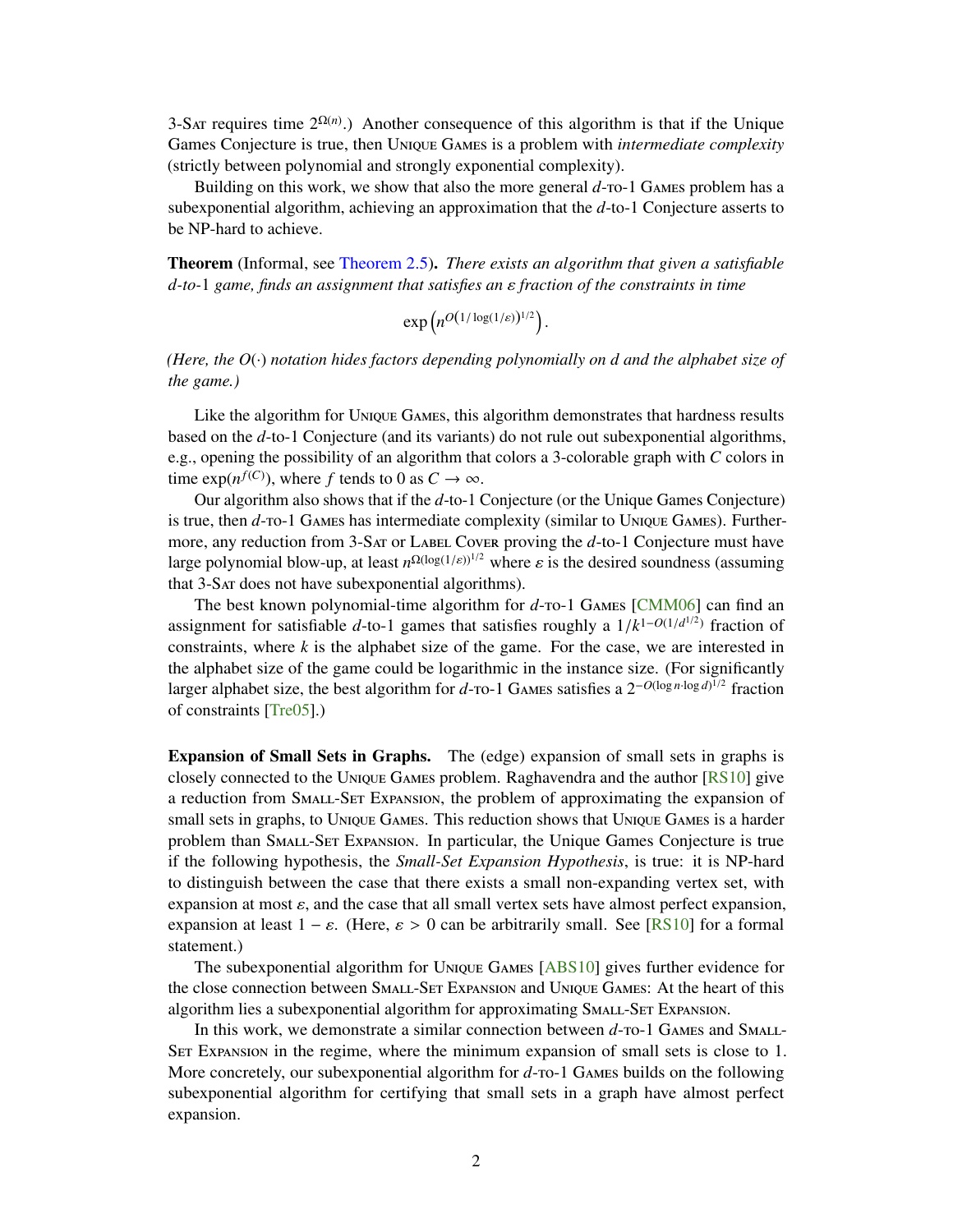<span id="page-4-1"></span>Theorem (Informal, see [Theorem 2.2\)](#page-7-2). *There exists an algorithm that given a graph containing a vertex set with volume at most*  $\delta$  *and expansion at most*  $1 - \varepsilon$ , finds in time  $\exp(n^{\beta})$ <br>a vertex set with volume at most  $\delta$  and expansion at most  $1 - \varepsilon^{O(1/\beta)}$ *a* vertex set with volume at most  $\delta$  and expansion at most  $1 - \varepsilon^{O(1/\beta)}$ .

It is interesting to note that certifying almost perfect expansion for random graphs is easy. For random graphs, the eigenvalue gap is an efficiently computable certificate that small sets have almost perfect expansion. Concretely, in a graph with (normalized) eigenvalue gap  $1 - \varepsilon$ , every set with volume at most  $\delta$  has expansion at least  $1 - \delta - \varepsilon$ . (A random regular graph with degree  $O(1/\varepsilon^2)$  will have eigenvalue gap at least  $1 - \varepsilon$  with high probability.)<br>However in general, graphs in which small sets have close to perfect expansion do not However, in general, graphs in which small sets have close to perfect expansion do not necessarily have eigenvalue gap close to 1. In fact, there are graphs with eigenvalue gap  $\varepsilon$ in which sets of volume  $\delta < 1/2$  have expansion at least  $1 - \delta^{O(\varepsilon)}$ . (Examples for this are hypercontractive graphs like Boolean poise graphs) hypercontractive graphs, like Boolean noise graphs.)

The problem of certifying that small sets in a graph have almost perfect expansion is related to the DENSEST *k*-SUBGRAPH problem. In this problem, one is given graph and the goal is to find a vertex set of size *k* with the maximum number of edges staying inside. Achieving approximation ratio *C* for DENSEST *k*-SUBGRAPH is roughly equivalent (at least for regular graphs) to the problem of distinguishing between the case there exists a set with volume  $k/n$  and expansion at most  $1 - \varepsilon$  and the case that all sets of volume  $k/n$  have expansion at least  $1 - \varepsilon / C$ . The best known polynomial-time algorithm for Densest *k*-Subgraph has approximation ratio  $C = O(n^{1/4})$  [\[BCC](#page-18-9)<sup>+</sup>10]. This approximation guarantee is incomparable to ours. Assuming we choose  $\beta = \Omega(1)$ , the approximation guarantee of our subexponential algorithm is better when  $\varepsilon$  is not too small, namely  $\varepsilon > 1/n^{o(1)}$ . For smaller  $\varepsilon$ , namely  $\varepsilon < 1/n^{\Omega(1)}$ , the approximation guarantee of [\[BCC](#page-18-9)<sup>+</sup>10] remains the best known.

#### <span id="page-4-0"></span>1.1 Techniques

Both of our algorithms follow the basic approach of the algorithms in [\[ABS10\]](#page-18-1). In this section, we describe this basic approach and outline some of the differences between the algorithms here and in [\[ABS10\]](#page-18-1). (Unlike the rest of the paper, the discussion here assumes some familiarity with graph expansion and two-prover games.)

Subexponential Algorithms for Small-Set Expansion. One of the algorithms of [\[ABS10\]](#page-18-1) has the following approximation guarantee for SMALL-SET Expansion: Given a graph containing a vertex set *S* with volume  $\delta$  and expansion at most  $\varepsilon$ , the algorithm finds in time  $\exp(n^{O(\varepsilon)}/\delta)$  a vertex set with volume at most  $\delta$  and expansion at most 0.9.<br>This algorithm is based on the following two facts: (1) Consider the eigenvector

This algorithm is based on the following two facts: (1) Consider the eigenvectors of the graph (or better, its stochastic adjacency matrix) with eigenvalue close to 1, say larger than  $1 - O(\varepsilon)$ . If *S* is a vertex set with expansion at most  $\varepsilon$ , then its indicator vector is close to the subspace spanned by these eigenvectors. Hence, if there are only few such eigenvectors, we can simply find a set close to *S* by enumerating this subspace (suitably discretized). This enumeration takes time exponential in the dimension of the subspace. (2) On the other hand, [\[ABS10\]](#page-18-1) show that if there are many eigenvalues close to 1 (more than  $n^{O(\varepsilon)}/\delta$ ), then not all local random walks can mix quickly. Heing an appropriate local variant of Cheeger's all local random walks can mix quickly. Using an appropriate local variant of Cheeger's inequality, one can show that this can only happen if one of the level sets of a local random walk does not expand.

Suppose we are interested in certifying that small sets in a graph have almost perfect expansion. In other words, if the graph contains a small set *S* with expansion at most  $1-\varepsilon$ , we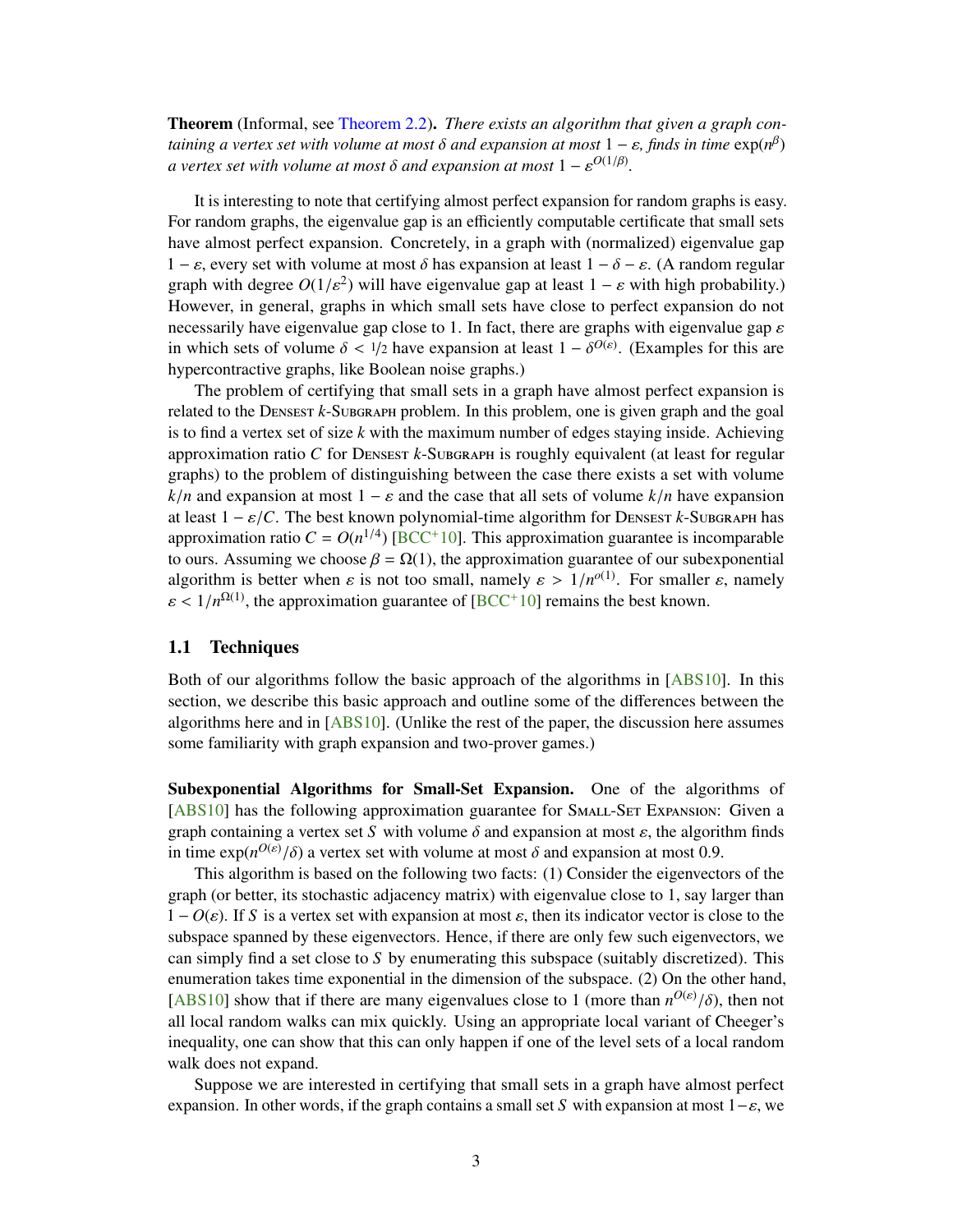<span id="page-5-0"></span>want to be able to find a small set with expansion at most  $1 - \varepsilon'$  for some  $\varepsilon' > 0$  (depending<br>on s). In this situation, one wants to look at all eigenvectors with eigenvalue larger than on  $\varepsilon$ ). In this situation, one wants to look at all eigenvectors with eigenvalue larger than  $\Omega(\varepsilon)$ . Similar to before, one can show that the indicator vector of *S* is  $\Omega(\varepsilon)$ -correlated with the subspace spanned by these eigenvectors. Given this information, one could find a vertex set *S'* which agrees with *S* on an  $\Omega(\varepsilon)$  fraction of its vertices. However, this fact alone is<br>not enough to imply that *S'* has expansion bounded away from 1. A fairly subtle argument not enough to imply that S' has expansion bounded away from 1. A fairly subtle argument (see [Section 3.1\)](#page-11-0) shows that even if *S* is only  $\Omega(\varepsilon)$ -correlated with the subspace, it is still possible to decode a set with expansion bounded away from 1, namely at most  $1 - \varepsilon^{O(1)}$ .<br>Hence if there are few eigenvectors with eigenvalue  $O(\varepsilon)$ , we can solve the problem again. Hence, if there are few eigenvectors with eigenvalue  $\Omega(\varepsilon)$ , we can solve the problem again by enumerating a suitable discretization of the corresponding subspace.

On the other hand, if there are many significant eigenvalues, say at least  $n^{\beta}$  eigenvalues larger than  $\Omega(\varepsilon)$ , the arguments of [\[ABS10\]](#page-18-1) show the following: there exists a vertex *i* and number  $t \in \mathbb{N}$  such that the *t*-step random walk from *i* is concentrated on only a small fraction of the vertices. In addition, the collision probability of this random walk does not decrease by much if we take on more random step, concretely the drop in collision probability is at most  $C = 1/\varepsilon^{O(1/\beta)}$ . We would like to argue that this implies that there exists a vertex set around vertex *i* with expansion bounded away from 1. Unfortunately, the usual statement around vertex *i* with expansion bounded away from 1. Unfortunately, the usual statement of Cheeger's inequality does not apply in this situation, because *C* is much larger than 1. (In [\[ABS10\]](#page-18-1), one can achieve that the collision probability stays essentially the *same* when one takes one more random step, which means that  $C$  is very close to 1. In this case, the usual form of Cheeger's inequality applies and yields a small vertex set with low expansion, namely close to 0.) We show a tighter version of Cheeger's inequality, which applies also when  $C$  is much larger than 1. In our situation, this version of Cheeger's inequality yields a small vertex set with expansion at most  $1 - O(1/C^2)$ .

Subexponential Algorithms for 2-Prover Games. Like the algorithm for Unique Games [\[ABS10\]](#page-18-1), our algorithm for *d*-ro-1 GAMES first decomposes the constraint graphs into components with nice eigenvalue distribution and then uses subspace enumeration to find good assignments for the components. Unlike the decomposition for Unique Games, our decomposition for *d*-to-1 Games has to control eigenvalues close to 0 (eigenvalues larger than  $1/d^{O(1)}$ ). The price that we pay for the additional control on eigenvalues close to 0<br>is that we might have to remove *all* but a small fraction of the edges of the graph. b The is that we might have to remove *all* but a small fraction of the edges of the graph. b The subspace enumeration for *d*-to-1 Games is somewhat more involved than for Unique Games. Essentially the algorithm uses some form of list decoding to find good assignments for the components. In this way, one can get an assignment that agrees with an optimal assignment on an  $1/d^{O(1)}$  fraction of the vertices. Let's denote this set by *T*. (However, we have know<br>way of computing this set ). At this point, we know that all constraints that stay within this way of computing this set.) At this point, we know that all constraints that stay within this vertex set *T* are satisfied by the assignment we found. Unfortunately, it could be the case that the edges that stay inside of *T* make up much fewer than a  $1/d^{O(1)}$  fraction of the constraints of the game (i.e., the set could have close to perfect expansion in the constraint graph). To of the game (i.e., the set could have close-to-perfect expansion in the constraint graph). To fix this problem, we "unlabel" a constant fraction of randomly chosen vertices and compute new labels for these vertices using a greedy algorithm. One can show that the fraction of constraints satisfied by this new assignment is up to a constant factor at least the fraction of constraints that are *incident* to the vertex set *T*. (However, it is not guaranteed that it actually satisfies a constant fraction of the constraint incident to the set  $T$ .) Since  $T$  has volume  $1/d^{O(1)}$ , the fraction of constraints incident to it is at least  $1/d^{O(1)}$ . It follows that our assignment satisfies a  $1/d^{O(1)}$  fraction of constraints assignment satisfies a  $1/d^{O(1)}$  fraction of constraints.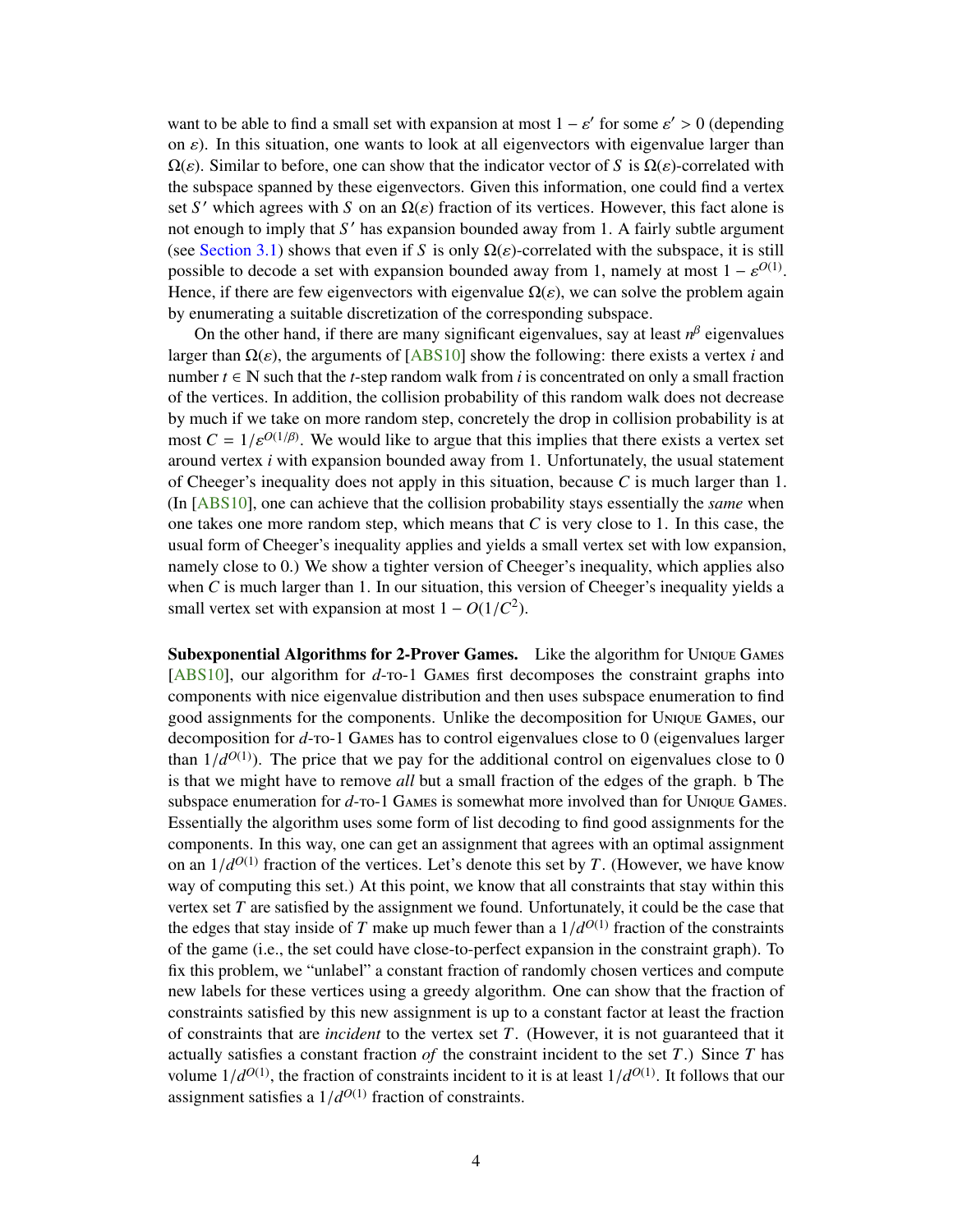#### <span id="page-6-2"></span><span id="page-6-0"></span>1.2 Organization

In the next section [Section 1.3](#page-6-1) (Notation), we introduce some convenient notation for graphs, expansion, and eigenvalues (which is mostly standard). In [Section 2](#page-7-0) (Main Results), we give detailed proofs of our main results assuming several key theorems. We prove these key theorems in the remaining technical sections [Section 3](#page-10-0) (Subspace Enumeration), [Section 4](#page-14-0) (Threshold Rank versus Expansion close to 1), and [Section 5](#page-15-0) (Graph Decomposition).

#### <span id="page-6-1"></span>1.3 Notation

Graphs and Expansion. Let *G* be a (possibly weighted) graph with vertex set *V*. We write *i j* ∼ *G* to denote a random edge *i j* of the graph. (If the graph is weighted, we sample an edge with probability proportional to its weight.) We assume that this edge distribution is symmetric, so that a vertex pair  $ij$  has the same probability as the vertex pair  $ji$ . Abusing notation, we write *i* ∼ *G* to denote a random vertex of *G*, distributed like the first endpoint of a random edge of *G*.

For vertex subsets *S*, *T* ⊆ *V*, we let  $G(S, T) := \mathbb{P}_{i \sim G} \{i \in S, j \in T\}$  be the fraction of edges going from *S* to *T*. For a vertex *i*, its *(fractional) degree*  $d_i = G({i}$ , *V*) is the fraction of edges leaving the vertex. The *volume* of a vertex set *S* is defined as  $\mu(S) := \sum_{i \in S} d_i$ .<br>Alternatively  $\mu(S) = \mathbb{P}_{i \in S} d_i \in S$  I The *expansion* of a vertex set *S* is given by  $\Phi(S) :=$ Alternatively,  $\mu(S) = \mathbb{P}_{i \sim G} \{i \in S\}$ . The *expansion* of a vertex set *S* is given by  $\Phi(S)$  :=  $G(S, V \setminus S)/\mu(S)$ . Note that  $\Phi(S) = \mathbb{P}_{ij \sim G} \{ j \notin S \mid i \in S \}.$ 

Linear Algebra for Non-Regular Graphs. For the construction of the graph decomposition used in the proof of [Theorem 2.5](#page-8-1) (Subexponential Algorithm for d-to-1 Games), it is most convenient to allow non-regular graphs. (It's no longer easily possible to avoid dealing with non-regular graphs as it is in the case of Unique Games [\[ABS10\]](#page-18-1).) In the following, we define appropriate linear algebra notions (matrices, inner products, eigenvalues) for non-regular graphs (which requires a bit more care than for regular graphs).

We let  $L_2(V)$  be the space of functions  $f: V \to \mathbb{R}$  endowed with the inner product  $\langle f, g \rangle$  :=  $\mathbb{E}_{i \sim G} f_i g_i$  (For ease of notation, we write  $f_i$  to denote the value of the function  $f$  at a vertex *i*) For a function  $f \in L_2(V)$  we define two norms  $||f|| := |f| f_1|^{1/2}$  and *f* at a vertex *i*.) For a function  $f \in L_2(V)$ , we define two norms,  $||f|| := \langle f, f \rangle^{1/2}$  and  $||f||_V := \mathbb{E}_{L_1}||f||$ . The graph G paturally corresponds to a *Markov operator*  $K_2$  on  $L_2(V)$ *f*  $||f||_1 := \mathbb{E}_{i \sim G} |f_i|$ . The graph *G* naturally corresponds to a *Markov operator*  $K_G$  on  $L_2(V)$ ,

$$
K_G f(i) \stackrel{\text{def}}{=} \mathop{\mathbb{E}}_{j \sim G|i} f(j).
$$

Here, *j* ∼ *G* | *i* denotes a random neighbor of the vertex *i* in *G*. (Formally, we sample a random edge of *G* and condition on the first endpoint being *i*.) It is straight-forward (but somewhat tedious) to check the following facts about the operator *KG*. (The interested reader can find their simple proofs in [Section A.1.](#page-20-1))

<span id="page-6-3"></span>Fact 1.1 (Facts about Markov Operators).

- *1. The operator*  $K_G$  *is self-adjoint, so that*  $\langle f, K_G g \rangle = \langle K_G f, g \rangle$  *for all*  $f, g \in L_2(V)$ *.*
- *2. The operator*  $K_G$  *is contractive in norm*  $\|\cdot\|$ *, so that*  $\|K_Gf\| \le \|f\|$  *for all*  $f \in L_2(V)$ *.*
- *3. The operator*  $K_G$  *is contractive in norm*  $\|\cdot\|_1$ *, so that*  $\|K_Gf\|_1 \le \|f\|_1$  *for all*  $f \in L_2(V)$ *.*

Since *K<sup>G</sup>* is self-adjoint, its eigenvalues are real numbers and there exists an orthonormal basis of  $L_2(V)$  formed by its eigenfunctions. Since  $K_G$  is contractive with respect to  $\|\cdot\|$ ,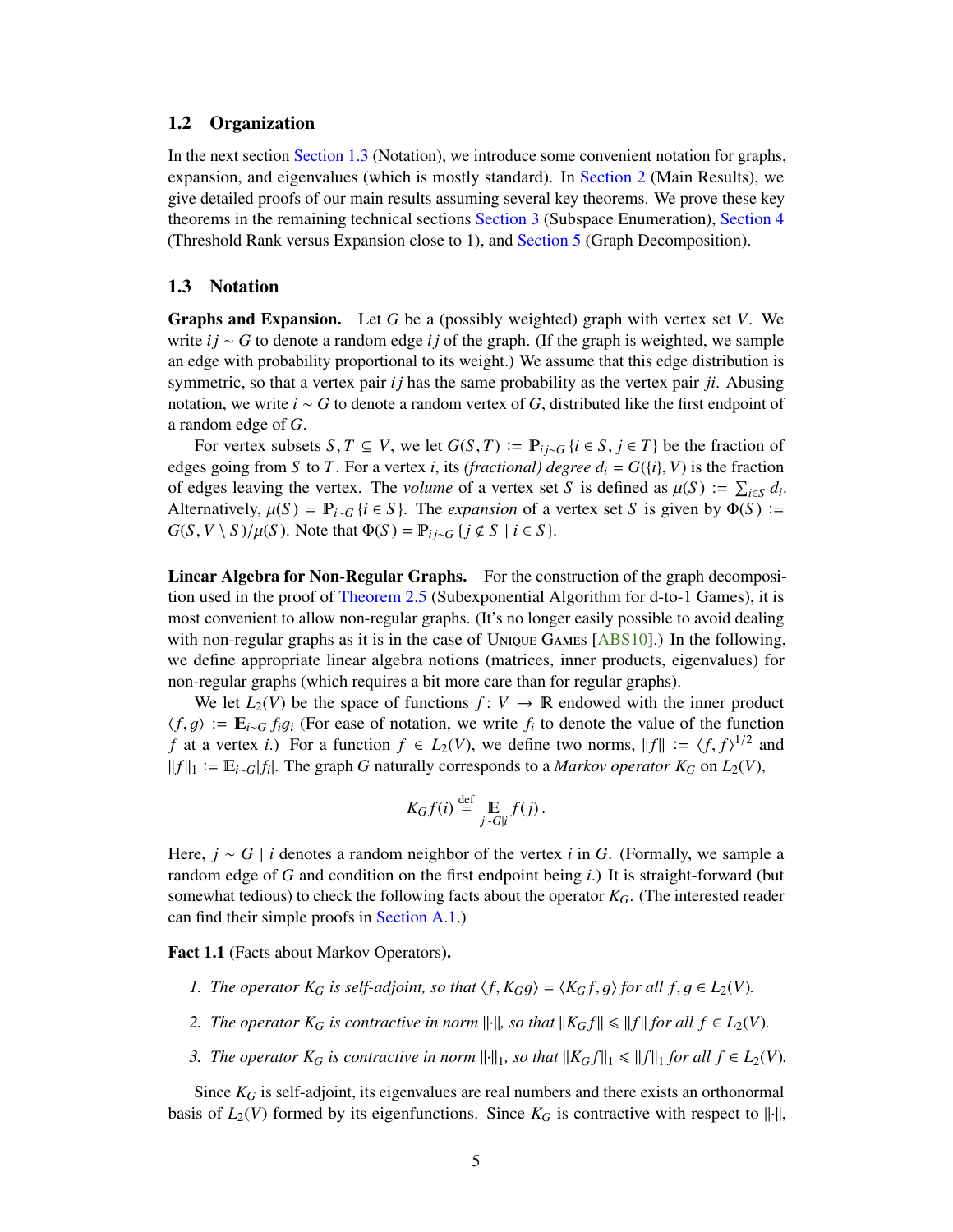<span id="page-7-4"></span>the eigenvalues of  $K_G$  are between -1 and 1. In fact, the all-ones function  $f = 1_V$  is an eigenfunction of *K<sup>G</sup>* with eigenvalue 1. When we refer to eigenvalues and eigenfunctions of a graph, we mean the eigenvalues and eigenfunctions of its Markov operator.

Following [\[ABS10\]](#page-18-1), we define the *threshold rank* and the *soft-threshold rank* of a graph. For  $\tau > 0$ , the *threshold rank* of *G*, denoted rank<sub> $\tau$ </sub>(*G*), is the number of eigenvalues of  $K_G$ strictly larger than τ. In some situations, the related notion of *soft-threshold rank* is more convenient. For  $\tau > 0$ , the *soft-threshold rank* of *G*, denoted rank<sup>\*</sup><sub>*τ*</sub>(*G*), is the infimum of  $\sum A_i^{2t}/\tau_i^{2t}$  over all  $t \in \mathbb{N}$ , where  $\lambda$ ,  $\lambda$  are the eigenvalues of the operator  $K_{\alpha}$ . The soft  $\sum_i \lambda_i^{2t} / \tau^{2t}$  over all  $t \in \mathbb{N}$ , where  $\lambda_1, \ldots, \lambda_{|V|}$  are the eigenvalues of the operator  $K_G$ . The soft-<br>threshold rank is always an unper bound on the threshold rank, so that rank  $(G) \le \text{rank}^*(G)$  $\sum_i \lambda_i^{-1}/\tau^{-1}$  over all  $t \in \mathbb{N}$ , where  $\lambda_1, \ldots, \lambda_{|V|}$  are the eigenvalues of the operator  $K_G$ . The soft-<br>threshold rank is always an upper bound on the threshold rank, so that  $rank_\tau(G) \leq rank_\tau^*(G)$ <br>for all threshol for all thresholds  $\tau > 0$ .

## <span id="page-7-0"></span>2 Main Results

A key ingredient for several parts of our algorithms is the following local variant of Cheeger's bound that works in regime when the expansion is close to 1. (We remark that finding vertex sets with expansion bounded away from 1 is only non-trivial for sufficiently small sets. For example, a random vertex set with volume  $1/2$  has typically expansion bounded away from 1, namely  $1/2$ . On the other hand, a random vertex set of volume  $\delta$  is expected to have expansion roughly  $1 - \delta$ .) We prove the following theorem in [Section 6.](#page-15-1)

<span id="page-7-3"></span>Theorem 2.1 (Local Cheeger Bound for Expansion close to 1). *Let G be a regular graph with vertex set V* and let  $f \in L_2(V)$  *be a real-valued function on V such that*  $||K_Gf||^2 \ge \varepsilon ||f||^2$ <br>and  $||f||^2 \le \varepsilon ||f||^2$ . Then, given the function *f*, one can compute in polynomial time a vertex *and*  $||f||_1^2 \le \delta ||f||^2$ . Then, given the function *f*, one can compute in polynomial time a vertex set with volume at most  $\delta$  and expansion at most  $1 - O(\epsilon^2)$ *set with volume at most*  $\delta$  *and expansion at most*  $1 - \Omega(\varepsilon^2)$ *.* 

The usual Cheeger bound (more precisely, its local variant used in [\[ABS10\]](#page-18-1)) asserts that if  $||K_G f||^2 \ge (1 - \eta) ||f||^2$  and  $||f||_1^2 \le \delta ||f||^2$ , then one can efficiently find a vertex set<br>(among the level sets of  $f^2$ ) with small volume, say at most 2.6, and low expansion, namely (among the level sets of  $f^2$ ) with small volume, say at most  $2\delta$ , and low expansion, namely at most  $O(\sqrt{n})$ . In addition, one has to assume that G is "lazy", that is, at least half of the at most  $O(\sqrt{\eta})$ . In addition, one has to assume that *G* is "lazy", that is, at least half of the degree of every vertex is due to self-loops (formally  $\mathbb{P}_{\xi}$ ,  $\omega$ ,  $i = i$ ) > 1/2 for every vertex i) degree of every vertex is due to self-loops (formally,  $P_{i\sim G|i}$  {*j* = *i*}  $\ge$  1/2 for every vertex *i*). It is important that [Theorem 2.1](#page-7-3) can avoid the assumption that *G* is lazy (the theorem is trivally true for lazy graphs, because in lazy graphs every nonnegative function satisfies  $||K_Gf||^2 \ge 1/4||f||^2$  and every vertex set has expansion at most 1/2.) The main feature of <br>Theorem 2.1 is that it applies whenever the ratio  $||K_Gf||^2/||f||^2$  is bounded away from 0. [Theorem 2.1](#page-7-3) is that it applies whenever the ratio  $||K_Gf||^2/||f||^2$  is bounded away from 0<br>(whereas the usual version of Cheeger's inequality applies only if this ratio is sufficiently (whereas the usual version of Cheeger's inequality applies only if this ratio is sufficiently close to 1).

#### <span id="page-7-1"></span>2.1 Algorithm for Small-Set Expansion close to 1

In this section, we explain the components of the following subexponential algorithm for certifying that all small sets in a graph have almost perfect expansion.

<span id="page-7-2"></span>Theorem 2.2 (Subexponential Certificates for Almost Perfect Expansion). *There exists an algorithm that given a graph containing a vertex set with volume at most* δ *and expansion at most* 1 − ε, finds in time exp( $n^{\beta}/\delta$ ) *a vertex set with volume at most* δ *and expansion at most*<br>1 – ε<sup>*O*(1/β) (Here ones assumes ε bounded away from 1 say ε < 0.9 and β not too small</sup>  $1 - ε^{O(1/β)}$ . (Here, ones assumes ε bounded away from 1, say  $ε < 0.9$ , and β not too small,<br> $β \le log log n / log n$  $\beta \gg \log \log n / \log n$ .

The algorithm consists of two parts. If the number of eigenvalues larger than  $\varepsilon/2$  is smaller than  $n^{\beta}/\delta$ , we can use the following approximation algorithm based on subspace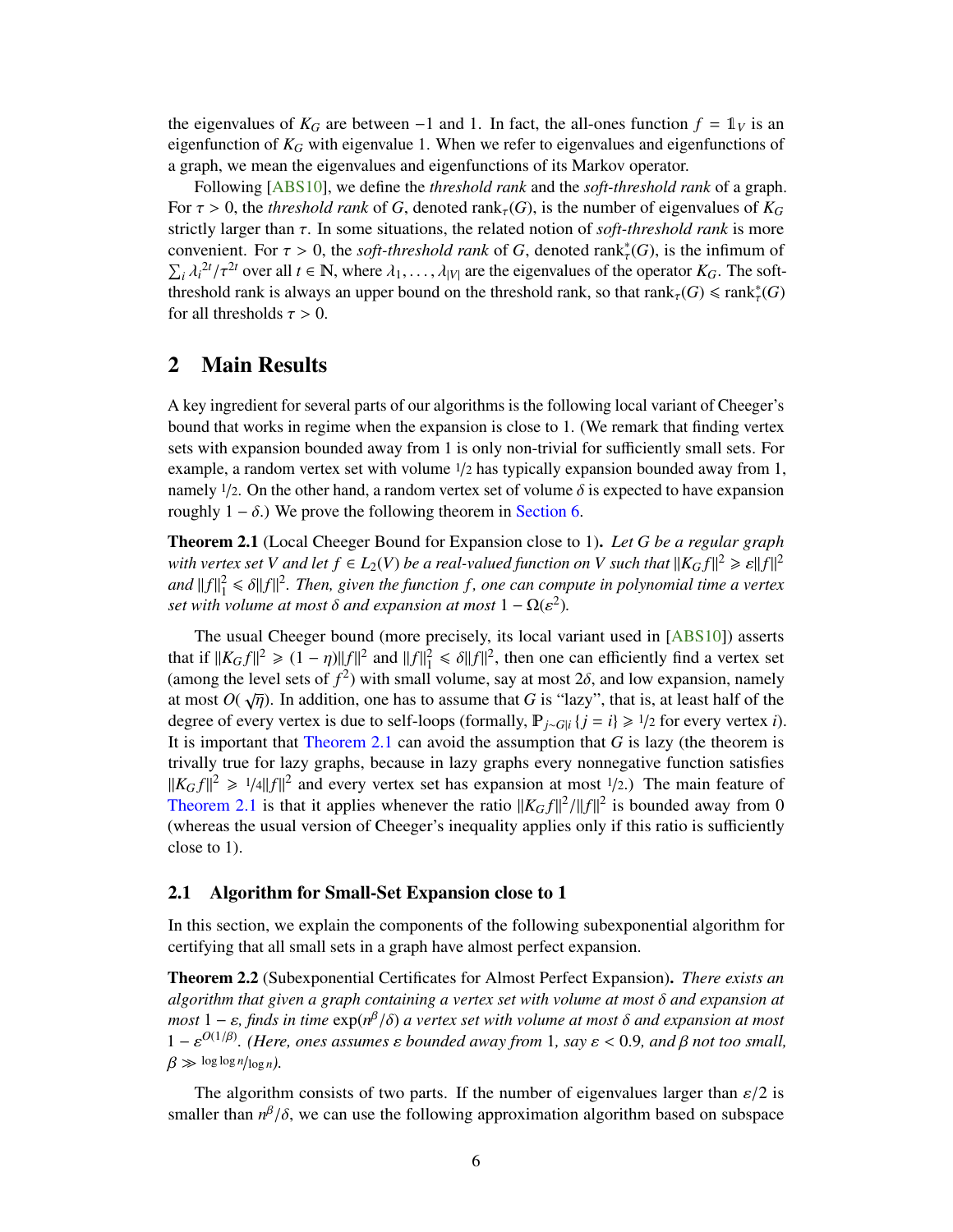enumeration in order to find a set of volume δ and expansion at most  $1 - ε^{O(1)}$ . We prove of the theorem in Section 3.1 the theorem in [Section 3.1.](#page-11-0)

<span id="page-8-3"></span>Theorem 2.3 (Subspace Enumeration for Expansion close to 1). *There exists an algorithm that given a graph containing a vertex with volume at most*  $\delta$  *and expansion at most*  $1 - \varepsilon$ *, finds a vertex with volume at most*  $\delta$  *and expansion at most*  $1 - \varepsilon^{O(1)}$ *. The running time of* the algorithm is expansively in rank  $\mu(G)$ *the algorithm is exponential in* rank $_{\varepsilon/2}(G)$ *.* 

On the other hand, if the number of eigenvalues larger than  $\varepsilon/2$  is larger than  $n^{\beta}/\delta$ , we use the following algorithm for  $\lambda = \varepsilon/2$  (which has algorithm space) to find a can use the following algorithm for  $\lambda = \varepsilon/2$  (which based on local random walks) to find a vertex set with volume at most  $\delta$  and expansion at most  $1 - \varepsilon^{O(1/\beta)}$ . We prove this theorem in Section  $\Lambda$ in [Section 4.](#page-14-0)

<span id="page-8-2"></span>Theorem 2.4 (Threshold Rank vs Expansion close to 1). *Let G be a graph with n vertices such that*  $rank_{\lambda}(G) > n^{\beta}/\delta$ . Then, *G contains a vertex set with volume at most*  $\delta$  *and expansion at most*  $1 - \frac{2O(1/\beta)}{n}$  *Eurthermore, there exists a polynomial time algorithm that expansion at most*  $1 - \lambda^{O(1/\beta)}$ . Furthermore, there exists a polynomial-time algorithm that<br>given G and  $\delta$  finds such a vertex set (Here, we assume that the *l* is bounded away from 1 *given <sup>G</sup> and* δ*, finds such a vertex set. (Here, we assume that the* λ *is bounded away from* <sup>1</sup>*, say*  $\lambda$  < 0.9*, and*  $\beta$  *is not too small,*  $\beta \gg 1/\log n$ *)* 

Combining the above theorems in the way we described gives the proof of [Theorem 2.2.](#page-7-2)

*Proof of [Theorem 2.2.](#page-7-2)* Let *G* be the given graph (which is promised to contain a vertex set of volume at most  $\delta$  and expansion at most  $1 - \varepsilon$ .) Our goal is to find a set with volume at most  $\delta$  and expansion at most  $1 - \varepsilon^{O(1/\beta)}$  in time  $\exp(n^{\beta}/\delta)$ . To this end, we distinguish<br>two cases. The first case is that G has more than  $n^{\beta}/\delta$  ejgenvalues larger than  $\lambda := \varepsilon/2$ . In two cases. The first case is that *G* has more than  $n^{\beta}/\delta$  eigenvalues larger than  $\lambda := \varepsilon/2$ . In this case. Theorem 2.4 tells us that we can find in polynomial time a vertex set with volume this case, [Theorem 2.4](#page-8-2) tells us that we can find in polynomial time a vertex set with volume at most  $\delta$  and expansion at most  $1 - \varepsilon^{O(1/\beta)}$ . Otherwise, if *G* has at most  $n^{\beta}/\delta$  eigenvalues<br>larger than *l*, then the algorithm in Theorem 2.3 allows us to find in time  $\exp(n^{\beta}/\delta)$  a vertex larger than  $\lambda$ , then the algorithm in [Theorem 2.3](#page-8-3) allows us to find in time  $\exp(n^{\beta}/\delta)$  a vertex set with volume at most  $\delta$  and expansion at most  $1 - \epsilon^{O(1)}$ set with volume at most  $\delta$  and expansion at most  $1 - \varepsilon^{O(1)}$ . Видео в село в село в село во село во село во село во село во село во село во село во село во село во село в<br>Село во село во село во село во село во село во село во село во село во село во село во село во село во село в

#### <span id="page-8-0"></span>2.2 Algorithm for d-to-1 Games

In this section, we give a subexponential algorithm for  $d$ -ro-1 GAMES with the following approximation guarantee. (We parametrized the approximation guarantee slightly differently than for the informal theorem statement in introduction. The two approximation guarantees are equivalent.)

<span id="page-8-1"></span>Theorem 2.5 (Subexponential Algorithm for d-to-1 Games). *There exists an algorithm that given a satisfiable d-to-*1 *game, finds in time* exp(*k* <sup>2</sup>*dn*β ) *an assignment that satisfies*  $a(1/d)^{O(1/\beta^2)}$  fraction of the constraints. (Here, one assumes  $d \ge 2$  and  $\beta$  not too small,<br> $\beta \gg \log \log n / \log n$ )  $β \gg log log n / log n$ *.*)

(We remark that the algorithm also works for almost satisfiable *d*-to-1 games (as long as optimal solutions violate less than a  $(1/d)^{O(1/\beta^2)}$  fraction of the constraints.)<br>Before proving the theorem we first give a formal definition of d-to-1 ga

Before proving the theorem, we first give a formal definition of  $d$ -to-1 games: Let  $k \in \mathbb{N}$ and  $[k] = \{1, \ldots, k\}$ . We say a binary relation  $P \subseteq [k] \times [k]$  is  $d$ -to-1 if P contains for every label  $a \in [k]$ , at most *d* pairs of the form  $(a, b) \in P$  and at most *d* pairs of the form  $(b, a) \in P$ . (We are abusing the term *d*-to-1 here. The more common definition would require that for every  $a \in [k]$ , there is at most one *b* with  $(b, a) \in P$ . For us, the more symmetric and more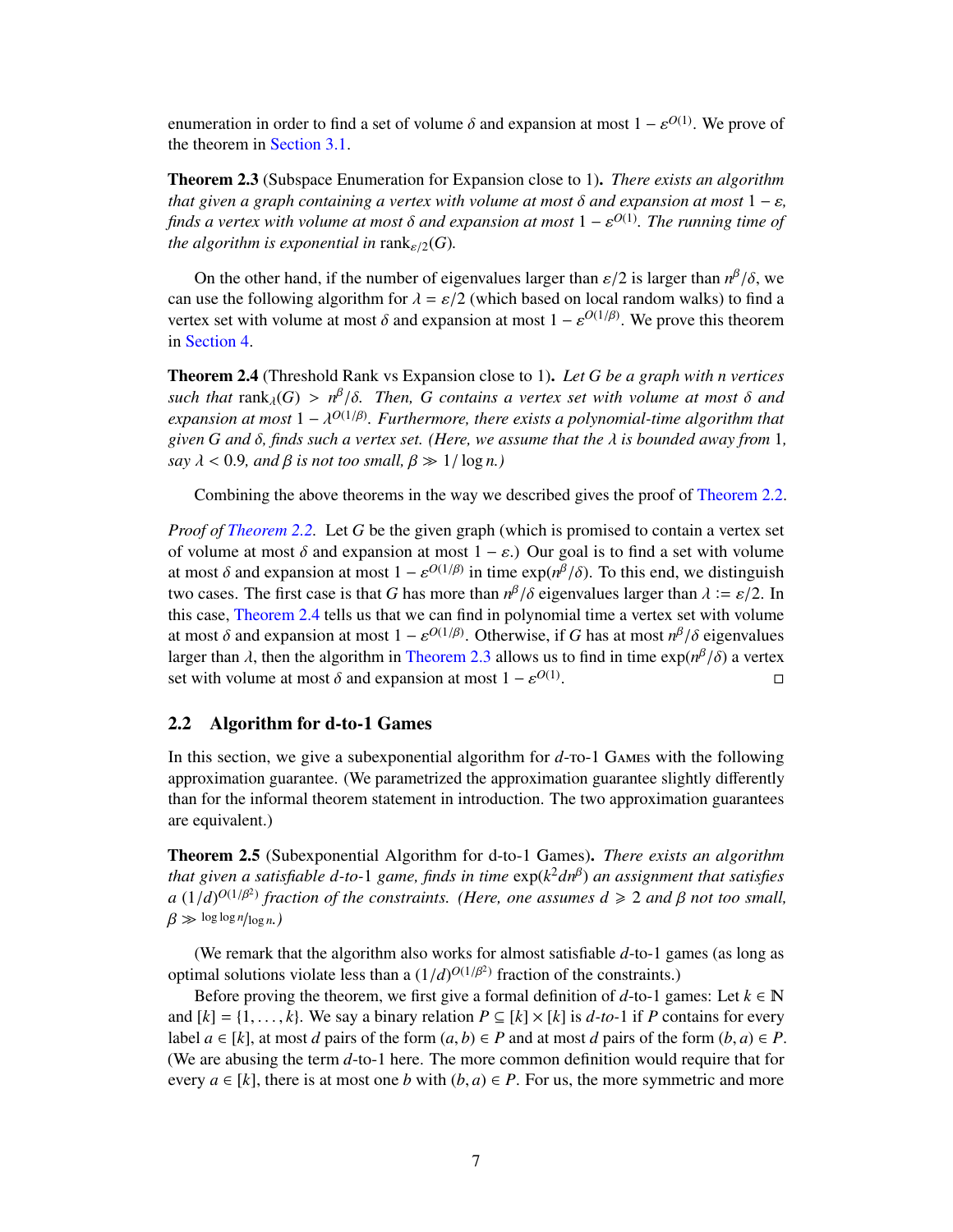<span id="page-9-2"></span>general definition is convenient.) We also add a technical condition<sup>[1](#page-9-0)</sup> (which is probably not necessary), namely that *P* contains for every  $a \in [k]$ , *at least* one pair of the form  $(a, b) \in P$ and at least one pair of the form  $(b, a) \in P$ .

A *d-to-*1 *game*  $\Gamma$  with vertex set *V* and alphabet  $[k] = \{1, \ldots, k\}$  is specified by a list of  $d$ -to-1 constraints, represented as triples  $(i, j, P)$  where  $i, j \in V$  and P is a  $d$ -to-1 binary relation over [*k*]. An assignment  $x \in [k]^V$  satisfies a constraint  $(i, j, P)$  if  $(x_i, x_j) \in P$ . The value of an assignment *x* for a game  $\Gamma$  is the fraction of constraints of  $\Gamma$  satisfied by *x*. In the *value* of an assignment *x* for a game  $\Gamma$  is the fraction of constraints of  $\Gamma$  satisfied by *x*. In the *d*-to-1 Games problem, we are given a *d*-to-1 game Γ and the goal is to find an assignment *x* with maximum value. We let opt(Γ) denote the fraction of constraints of Γ satisfied by an optimal assignment. A game  $Γ$  is *satisfiable* if it has optimal value opt( $Γ$ ) = 1.

We will allow the constraints of a game Γ to be weighted (with non-negative coefficients). In this case, it is convenient to represent the game as a *distribution* over constraints. We write  $(i, j, P) \sim \Gamma$  to sample a random constraint from a game  $\Gamma$ . We will assume that this distribution is *symmetric*, in the sense that the constraint  $(i, j, P)$  has the same probability as the constraint  $(j, i, P^{-1})$ , where  $P^{-1} = \{(b, a) | (a, b) \in P\}$  is the inverse relation of *P*.<br>
Khot [Kho()?] conjectures the following for every  $d \in \mathbb{N}$  with  $d > ?$ .

Khot [\[Kho02\]](#page-19-0) conjectures the following for every  $d \in \mathbb{N}$  with  $d \ge 2$ :

**d-to-1 Conjecture:** For every constant  $\varepsilon > 0$ , there exists an alphabet size k such that given a *d*-to-1 game  $\Gamma$  with alphabet size *k*, it is NP-hard to distinguish between opt( $\Gamma$ ) = 1 and  $opt(\Gamma) \leq \varepsilon$ .

The Unique Games Conjecture is an analog of the *d*-to-1 Conjecture for *d* = 1. (However, one gives up perfect completeness, i.e.,  $opt(\Gamma) = 1$ , because such 1-to-1 games are trivial). Due to the lack of perfect completeness, the Unique Games Conjecture is incomparable to any *d*-to-1 Conjecture as far as we know. One usually refers to 1-to-1 games as *unique games*.

Unique Games Conjecture: For every constant  $\varepsilon > 0$ , there exists an alphabet size k such that given a unique (1-to-1) game  $\Gamma$  with alphabet size  $k$ , it is NP-hard to distinguish between  $opt(\Gamma) \geq 1 - \varepsilon$  and  $opt(\Gamma) \leq \varepsilon$ .

For our algorithm, the *constraint graph*  $G = G(\Gamma)$  of a *d*-to-1 game will be important. This graph specifies which vertices appear in a constraint together. Formally, the edge distribution of *G* is the marginal distribution of the pair  $(i, j)$  for a random constraint  $(i, j, P) \sim \Gamma$ .

The following two theorems are needed for the proof of [Theorem 2.5.](#page-8-1) The first theorem allows us to partition any graph into components with small soft-threshold rank, smaller than  $n^{\beta}$  for threshold λ, while preserving at least a λ<sup>*O*(1/β<sup>2</sup>)</sup> fraction of the constraints.

<span id="page-9-1"></span>Theorem 2.6 (Graph Decomposition). *Let G be a graph with n vertices. (If G is weighted, assume that edges have polynomial weight.) Then for every* β, λ > <sup>0</sup>*, there exists a subgraph*  $G_0$  *such that every connected component A of*  $G_0$  *satisfies*  $\text{rank}_{\lambda}^*(A) \leq n^{\beta}$  *and*  $G_0$  *contains at least a*  $\lambda^{O(1/\beta^2)}$  fraction of the edges of *G. Furthermore, there exists a polynomial time*<br>algorithm that given the araph *G* and parameters *B* and *L* finds such a subgraph *G*. (Here *algorithm that given the graph <sup>G</sup> and parameters* β *and* λ*, finds such a subgraph <sup>G</sup>*0*. (Here, one assumes*  $\lambda$  *bounded away from* 1*, say*  $\lambda < 0.9$ *, and*  $\beta$  *not too small, so that*  $\beta \gg 1/\log n$ *.*)

<span id="page-9-0"></span><sup>&</sup>lt;sup>1</sup>The only reason we add this condition is because of [Lemma 3.4,](#page-12-1) which seems to be false if some labels never participate in satisfying configurations for constraints. We remark that the proof of [Lemma 3.4](#page-12-1) would go through also for *d*-to-1 two-prover games in the sense of Khot [\[Kho02\]](#page-19-0), i.e., where we have a bipartite constraint graph with different alphabets for each side. Even in general, it is probably possible to fix [Lemma 3.4](#page-12-1) by pruning labels that participate in exceptionally few constraints as satisfying configurations.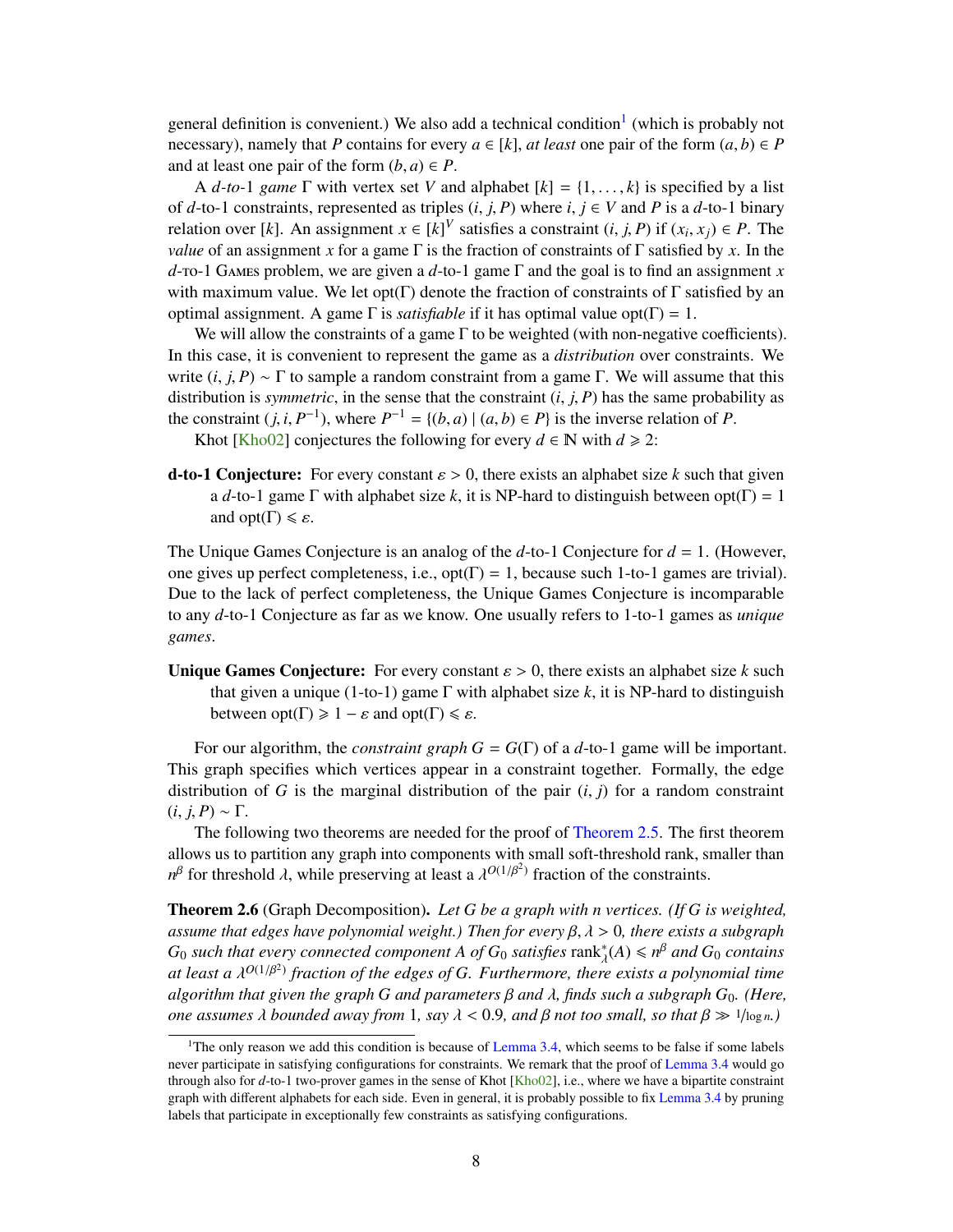<span id="page-10-4"></span>After we decomposed the constraint graph using the previous theorem, we apply the following algorithm to the individual components of the decomposition. (Since the original instance was promised to be satisfiable, also all components of the decomposition are satisfiable *d*-to-1 games.)

<span id="page-10-1"></span>Theorem 2.7 (Subspace Enumeration for *d*-to-1 Games). *There exists an algorithm that given a satisfiable d-to-*<sup>1</sup> *game* <sup>Γ</sup>*, finds an assignment that satisfies a* <sup>1</sup>/*<sup>d</sup> <sup>O</sup>*(1) *fraction of the constraints of* Γ*. The running time of the algorithm is at most exponential in k* <sup>2</sup>*d* · rank<sup>∗</sup>  $i_{1/d^{O(1)}}(G)$ , where  $G = G(\Gamma)$  *is the constraint graph.* 

Combining the above theorems in the way we described proves [Theorem 2.5.](#page-8-1)

*Proof of [Theorem 2.5.](#page-8-1)* Let Γ be a given satisfiable *d*-to-1 game with alphabet size *k*. Let  $G = G(\Gamma)$  be the constraint graph of the game  $\Gamma$ . Our goal is to find in time  $\exp(dk^2n^{\beta})$  and assignment for Γ that satisfies an  $1/d^{O(1/\beta^2)}$  fraction of constraints. Let  $\lambda = 1/d^{O(1)}$  and let  $G_2$  be the subgraph of G obtained from Theorem 2.6. Every connected component of  $G_2$  $G_0$  be the subgraph of *G* obtained from [Theorem 2.6.](#page-9-1) Every connected component of  $G_0$ corresponds to subgame of Γ.

Since these subgames are satisfiable and their constraint graphs have soft-threshold rank at most  $n^{\beta}$ , [Theorem 2.7](#page-10-1) allows us to find in time  $\exp(dk^2n^{\beta})$  assignments for these subgames that satisfy a  $1/d^{O(1)}$  fraction of constraints. Since a  $G_0$  contains a  $1/d^{O(1/\beta^2)}$  fraction of the constraints of  $\Gamma$ , the combination of these assignments also satisfy a  $1/d^{O(1/\beta^2)}$  fraction of constraints of Γ, the combination of these assignments also satisfy a  $1/d^{O(1/\beta^2)}$  fraction of constraints of Γ constraints of  $\Gamma$ .

## <span id="page-10-0"></span>3 Subspace Enumeration

In this section, we develop subspace enumeration algorithms for expansion close to 1 and for *d*-to-1 games. Both algorithms follow the same scheme. First, one shows that if there exists a good solution than it has to be correlated with a certain subspace (that one can enumerate). Second, one shows how to decode an approximate solution from the projection of a good solution into this subspace.

For us, the main difficulty here is that the projection only guaranteed to be *slightly* correlated with a good solution. (In contrast, for the problems considered in [\[ABS10\]](#page-18-1), the projection was *close* to a good solution, which made the decoding easy.) As a consequence, our decoding procedures are more involved compared to the previous decoding procedures.

For a graph *G* with vertex set *V*, a function  $f \in L_2(V)$ , and  $\lambda > 0$ , we let  $f^{>\lambda}$  denote projection of *f* into the subspace of  $L_2(V)$  spanned by the eigenfunctions of *G* with the projection of f into the subspace of  $L_2(V)$  spanned by the eigenfunctions of G with eigenvalue larger than  $\lambda$  (in absolute<sup>[2](#page-10-2)</sup> value).

The following simple lemma is the common basis of our subspace enumeration algorithms. This lemma appears in very similar (slightly weaker) form in previous works that use subspace enumeration [\[KT07,](#page-19-12) [Kol10,](#page-19-13) [ABS10\]](#page-18-1). (We cannot directly reference one of their lemmas only because we are interested in expansion close to 1. But we still omit the proof.)

<span id="page-10-3"></span>**Lemma 3.1** (Subspace Enumeration). Let *G* be a graph with vertex *V* and let  $f = 1_S \in L_2(V)$ *be the indicator function of a vertex set*  $S \subseteq V$  with expansion at most  $1 - \varepsilon$ . Then,

$$
\langle f, f^{> \lambda} \rangle \geq \frac{1}{(1-\lambda)} (\varepsilon - \lambda) ||f||^2
$$

<span id="page-10-2"></span><sup>&</sup>lt;sup>2</sup>It would be enough to consider only the *positive* eigenvalues larger than  $\lambda$ . We choose here to include the attive ones as well in order to be consistent with the definition of threshold rank negative ones as well in order to be consistent with the definition of threshold rank.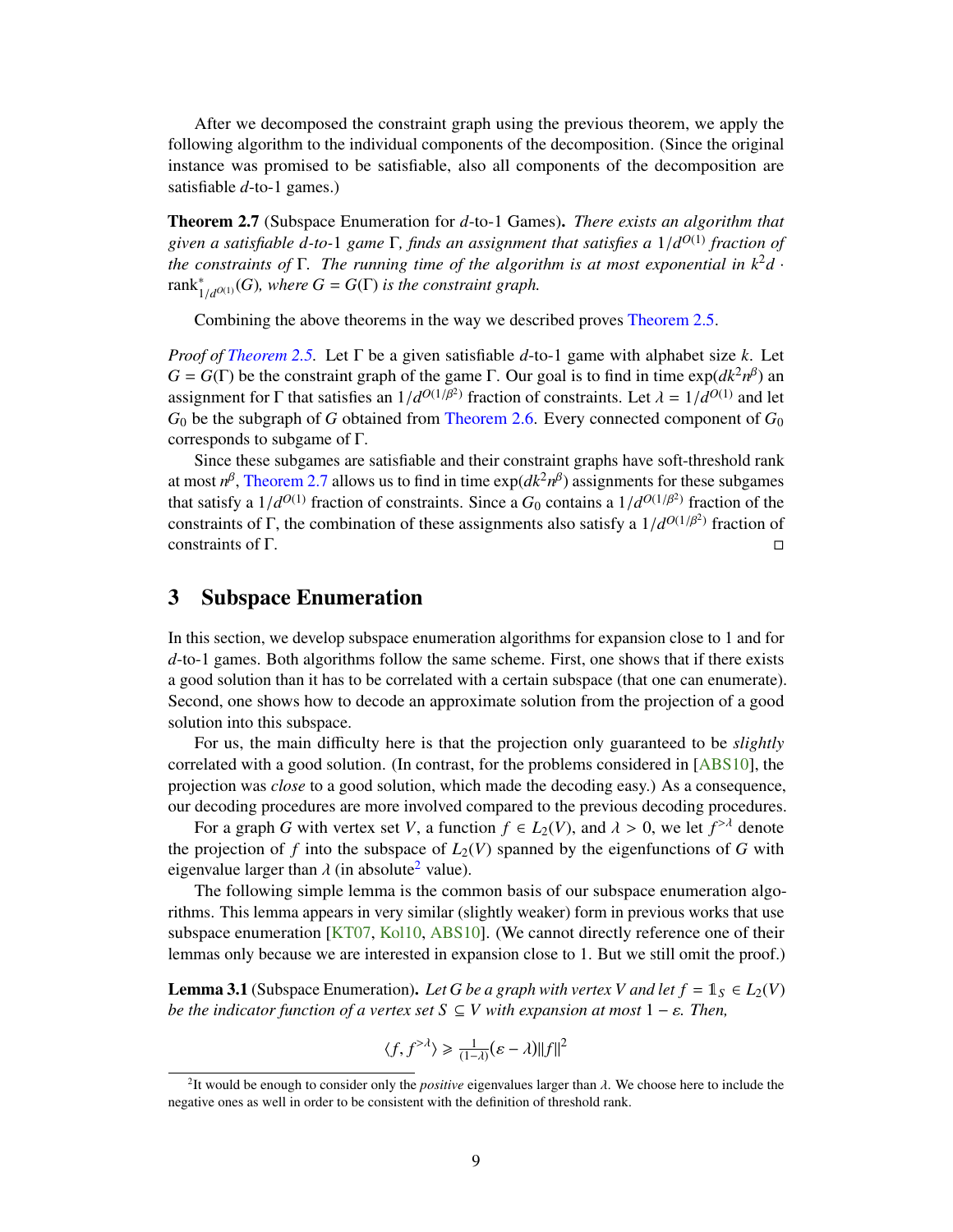*Furthermore, there exists an algorithm that given G computes in time*  $\text{poly}(n) \cdot O(1/\eta)^{\text{rank}_{\lambda}(G)}$ <br>*a list of functions containing a function f* that is n-close to  $f^{> \lambda}$  (that is  $||f^{> \lambda} - f|| \leq \text{all } f^{> \lambda}||$ ) *a list of functions containing a function*  $\tilde{f}$  *that is*  $\eta$ *-close to*  $f^{\geq \lambda}$  *(that is,*  $||f^{\geq \lambda} - \tilde{f}|| \leq \eta ||f^{\geq \lambda}||$ ).

#### <span id="page-11-0"></span>3.1 Subspace Enumeration for Expansion close to 1

In this section, we prove the following theorem.

Theorem (Restatement of [Theorem 2.3\)](#page-8-3). *There exists an algorithm that given a graph containing a vertex with volume at most* δ *and expansion at most* <sup>1</sup> <sup>−</sup> ε*, finds a vertex with volume at most*  $\delta$  *and expansion at most*  $1 - \varepsilon^{O(1)}$ *. The running time of the algorithm is*<br>exponential in rank  $\omega(G)$ *exponential in* rank<sub> $\varepsilon/2$ </sub>(*G*).

Suppose *S* is the promised vertex set with volume at most  $\delta$  and expansion at most  $1 - \varepsilon$ . By [Lemma 3.1,](#page-10-3) we can find in time exponential in rank<sub> $\lambda$ </sub>(*G*) a function that is close to the projection  $f^{> \lambda}$  of the indicator function  $f = \mathbb{1}_S$ . For simplicity, assume find a function that is exactly equal to the projection  $f^{> \lambda}$ . (Standard continuity arguments show that a function close enough to the projection will also work.) Notice that if we choose  $\lambda = \varepsilon/2$ , then [Lemma 3.1](#page-10-3) tells us  $\langle f, f^{\geq \lambda} \rangle \geq \Omega(\varepsilon) ||f||^2$ . Hence, if we combine the following lemma with<br>Theorem 2.1 (Local Cheeger for Expansion close to 1), then we can find a set with volume [Theorem 2.1](#page-7-3) (Local Cheeger for Expansion close to 1), then we can find a set with volume at most  $\delta$  and expansion at most  $1 - \varepsilon^{O(1)}$  as required for [Theorem 2.3.](#page-8-3)

**Lemma 3.2.** Let  $f = 1$ <sub>*S*</sub> be the indicator of a vertex set *S* with volume  $\delta$ . Suppose  $f$  is  $\varepsilon$ -correlated with its projection  $g = f^{>\lambda}$ , so that  $\langle f, g \rangle \geq \varepsilon ||f||^2$ . Then, there exists a level set  $S'$  of the function of a to this level *S*<sup> $\prime$ </sup> *of the function*  $g^2$  *with volume*  $\mu(S') = O(\delta/\varepsilon^2)$  *such that the restriction of g to this level* set satisfies  $\frac{||K_{Q(3)}||^2}{\delta} > O(\varepsilon^2 c^4) ||g_{33}||^2$ *set satisfies*  $||Kg_{|S'}||^2 \ge \Omega(\lambda^2)$ <sup>4</sup>) $||g_{|S'}||^2$ 

*Proof.* Consider the level set  $S' = \{i \in V \mid g_i^2 \ge t\}$  of  $g^2$  and define  $g' := g_{|S'}$  to be the rectriction of *a* to its level set  $S'$ . (We choose the threshold  $t = O(c^2)$  at the end of the proof) restriction of g to its level set *S'*. (We choose the threshold  $t = \Omega(\varepsilon^2)$  at the end of the proof.)<br>We can upper bound the volume of the level set *S'* by We can upper bound the volume of the level set S' by

$$
\mu(S') \leq \Pr_{i \in V} \left\{ g_i^2 > t \right\} \leq ||g||^2 / t \leq ||f||^2 / t = \delta / t.
$$

In order to show that g' satisfies  $||Kg'||^2 \ge \Omega(\lambda \varepsilon^4) ||g'||^2$ , we will argue that the restriction  $g_{|S}$ <br>and  $g' = g_{|S}$  are correlated (which implies that also g and g' are correlated) and  $g' = g_{|S'}$  are correlated (which implies that also g and g' are correlated).

**Claim 3.2.1.** *The correlation of g and g' is at least*  $\langle g, g' \rangle \geq \langle g_{|S}, g_{|S'} \rangle \geq \alpha_{\varepsilon,t} ||f||^2$  *for*  $\alpha = (s/2 - \sqrt{t})^2$  $\alpha_{\varepsilon,t} = (\varepsilon/2 - \sqrt{t})^2$ .

First, we lower bound the norm of the restriction  $g_{\vert S}$ , using the fact that g is correlated with the function  $f$ , whose support is  $S$ ,

$$
||g_{|S}|| = ||f_{|S} - (f - g)_{|S}|| \ge ||f_{|S}|| - ||f - g|| = ||f|| - ||f - g|| \ge (1 - \sqrt{1 - \varepsilon})||f|| \ge (\varepsilon/2)||f||.
$$

On the other hand, we can upper bound the norm of the restriction  $g_{|S \setminus S'}$  (using the fact that  $g^2 \le t$  outside of the set S<sup>t</sup>) g <sup>2</sup>  $\leq t$  outside of the set *S'*),

$$
||g_{S\setminus S'}||^2 \leq t \mu(S \setminus S') \leq t||f||^2.
$$

Combining these bounds, we can lower bound the correlation of  $g_{|S}$  and  $g_{|S'}$ ,

$$
\langle g_{|S}, g_{|S'}\rangle = \|g_{|S\cap S'}\|^2 = \|g_{|S} - g_{|S\setminus S'}\|^2 \geq \left(\|g_{|S}\| - \|g_{|S\setminus S'}\|\right)^2 \geq \left(\varepsilon/2 - \sqrt{t}\right)^2 \|f\|^2 = \alpha_{\varepsilon,t} \|f\|^2\,,
$$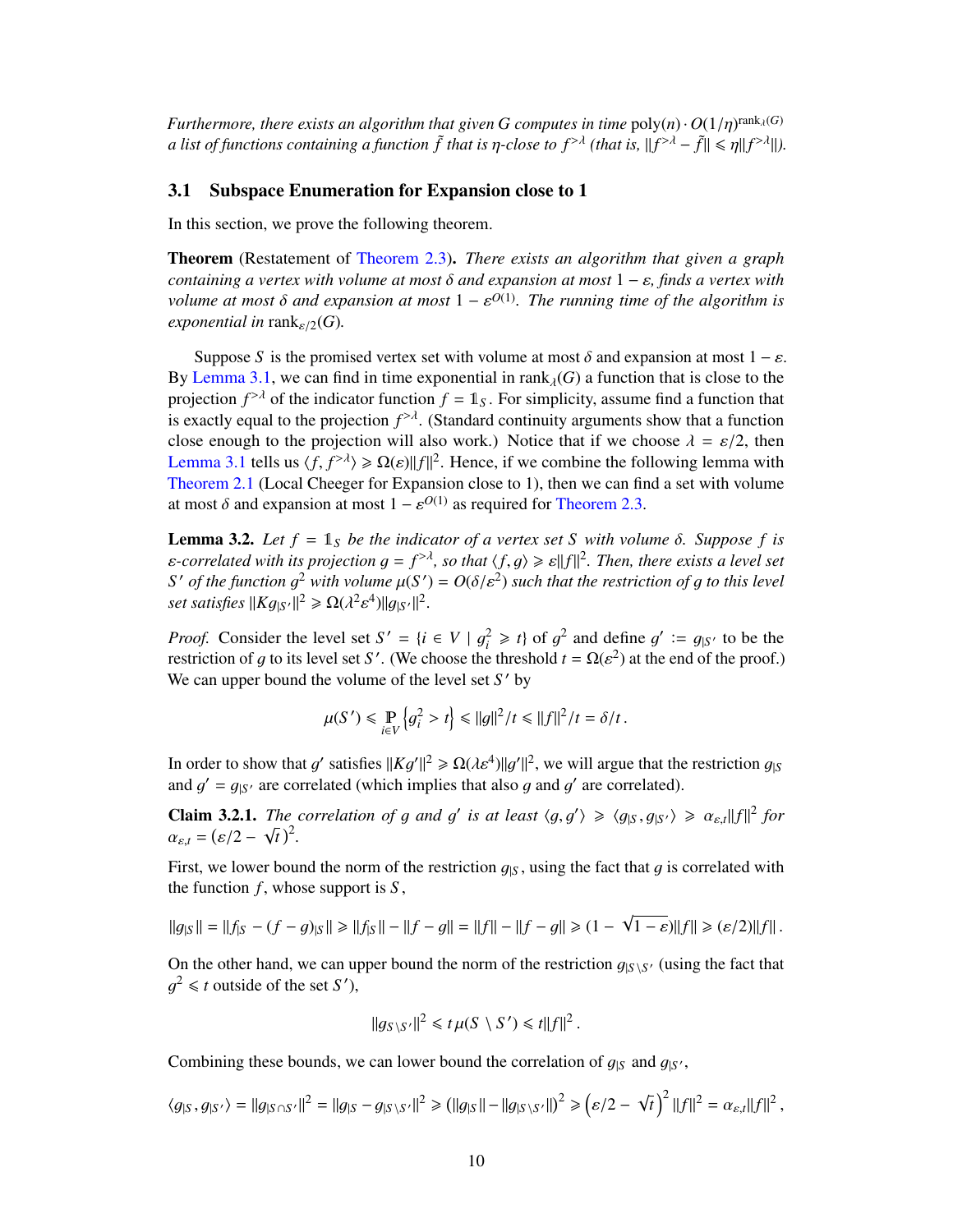which proves our claim.

The above claim shows that the function g' is  $\alpha_{\varepsilon,t}$ -correlated with a function g that is in the span of the eigenfunctions with eigenvalue larger than d. Hence, we can lower lives in the span of the eigenfunctions with eigenvalue larger than  $\lambda$ . Hence, we can lower bound the norm of the projection of g<br> $||K_{\alpha'}||^2 - ||K(\alpha')^{\geq \lambda}||^2 + ||K(\alpha')^{\leq \lambda}||^2 > 1^2$ into this space by  $||(g')^{> \lambda}||^2 \ge \alpha_{\varepsilon,t}^2 ||g'||^2$ . Thus,  $||Kg'||^2 = ||K(g')^{> \lambda}||^2 + ||K(g')^{<\lambda}||^2 \ge \lambda^2 \alpha_{\varepsilon,t}^2 ||g'||^2$ <br>
If we choose  $t = \alpha^2/10$ , then  $\alpha_s = O(\alpha^2)$  31 α ε,*t*

If we choose  $t = \varepsilon^2/10$ , then  $\alpha_{\varepsilon,t} = \Omega(\varepsilon^2)$  and the volume of *S'* is bounded by  $\mu(S') \le$ <br> $\frac{\varepsilon}{\varepsilon}$  =  $\Omega(\varepsilon/2\varepsilon^2)$ . Furthermore, the function *d'* satisfies  $||K_d'||^2 > O(12\varepsilon^4)||g'||^2$  $||f||^2/t = O(\delta/\varepsilon^2)$ . Furthermore, the function g' satisfies  $||Kg'||^2 \ge \Omega(\lambda^2)$ <sup>4</sup>) $||g'||^2$  $\Box$ 

#### <span id="page-12-0"></span>3.2 Subspace Enumeration for d-to-1 Games

Let  $\Gamma$  be a *d*-to-1 game with vertex set  $V = \{1, \ldots, n\}$  and alphabet  $[k] = \{1, \ldots, k\}$ . Let  $G = G(\Gamma)$  be the constraint graph of the game. In this section, we prove the following result.

Theorem (Restatement of [Theorem 2.7\)](#page-10-1). *There exists an algorithm that given a satisfiable d-to-*1 *game* Γ, *finds an assignment that satisfies a*  $1/d^{O(1)}$  *fraction of the constraints of*<br>Γ *The running time of the glaorithm is at most exponential in k<sup>2</sup>d, rapk\* (G) where* **Γ.** The running time of the algorithm is at most exponential in  $k<sup>2</sup>d \cdot rank<sub>1</sub><sup>*</sup>$  $^{*}_{1/d}$ <sup> $^{o(1)}$ </sup> $(G)$ *, where*  $G = G(\Gamma)$  *is the constraint graph.* 

As for unique games, one can define a *label-extended graph*  $\hat{G} = \hat{G}(\Gamma)$  with vertex set  $\hat{V} = V \times [k]$ . The edge distribution of  $\hat{G}$  is given by the following sampling procedure:

- 1. Sample a random constraint  $(i, j, P) \sim Γ$ .
- 2. Sample a random label pair  $(a, b) \in P$ .
- 3. Output an edge between the vertices  $(i, a) \in \hat{V}$  and  $(j, b) \in \hat{V}$ .

The following simple lemma shows that a good assignment for the *d*-to-1 game Γ corresponds to a vertex set in  $\hat{G}$  with volume  $1/k$  and expansion roughly  $1 - 1/d^{O(1)}$ . (We omit the proof) omit the proof.)

<span id="page-12-2"></span>**Lemma 3.3.** *Let*  $x \in [k]^V$  *be an assignment for*  $\Gamma$  *with value at least*  $1 - \varepsilon$ *. Then, the vertex* set  $S = \{(i, a) | x_i = a\}$  has volume 1 /*k* and expansion  $1 - 1/d0(1) + \varepsilon$ *set*  $S = \{(i, a) | x_i = a\}$  *has volume*  $1/k$  *and expansion*  $1 - 1/d^{O(1)} + \varepsilon$ *.* 

The following (somewhat tedious) lemma shows that the soft-threshold rank of the label extended graph  $\hat{G}$  can be bounded from above in terms of the soft-threshold rank of the constraint graph *G* and the alphabet size *k*. We defer the proof to [Section A.2.](#page-20-2)

<span id="page-12-1"></span>**Lemma 3.4.** *For every*  $\tau > 0$ , *we have*  $\text{rank}_{\tau}^*(\hat{G}) \leq k^2 d \cdot \text{rank}_{\tau}^*(G)$ .

In order to prove [Theorem 2.7,](#page-10-1) let *x* be an optimal assignment for Γ and let *S* be the corresponding vertex set of  $\hat{G}$ . By [Lemma 3.3,](#page-12-2) the set *S* has volume  $1/k$  and expansion at most 1 − 1/*d*<sup>O(1)</sup>. Hence, using [Lemma 3.1,](#page-10-3) we can find in time exponential in rank<sub>λ</sub>( $\hat{G}$ )  $\leq$ <br> $k^2$ *drank\*(G*) for  $\lambda$  − 1/*d*<sup>O(1)</sup> a function  $a \in L_2(V)$  that is close to the projection  $f^{>λ}$  of the  $k^2$ *d*rank<sup>\*</sup><sub> $\lambda$ </sub>(*G*) for  $\lambda = 1/d^{O(1)}$  a function  $g \in L_2(V)$  that is close to the projection  $f^{>\lambda}$  of the indicator  $f = \mathbb{1}_S$ . In particular, we arrange that the function *a* satisfies  $(a, \mathbb{1}_S) > d^{-O(1)} ||\mathbb{1}_S$ indicator *f* = 1<sup>*S*</sup>. In particular, we arrange that the function g satisfies  $\langle g, 1 \rangle \ge d^{-O(1)} ||1 \rangle ||1 \rangle ||^2$ <br>and  $||a||^2 \le ||1 \rangle ||^2$ . Then, using the following algorithm, we can find an approximate and  $||g||^2 \le ||1_S||^2$ . Then, using the following algorithm, we can find an approximate<br>assignment for the game  $\Gamma$ . This concludes the proof of Theorem 2.7 assignment for the game Γ. This concludes the proof of [Theorem 2.7.](#page-10-1)

**Lemma 3.5.** Let *x* be an assignment for  $\Gamma$  with value 1 and let *S* be the vertex set of  $\hat{G}$ *corresponding to this assignment. Then, given a function*  $g \in L_2(\hat{V})$  with  $\langle g, 1_S \rangle \geq \varepsilon ||1_S||^2$ <br>and  $||a||^2 < ||1_B||^2$ , we can compute in polynomial time an assignment x' that satisfies at and  $||g||^2 \le ||1_S||^2$ , we can compute in polynomial-time an assignment *x*' that satisfies at least an  $c^{O(1)}$  fraction of the constraints of  $\Gamma$ *least an* ε *<sup>O</sup>*(1) *fraction of the constraints of* Γ*.*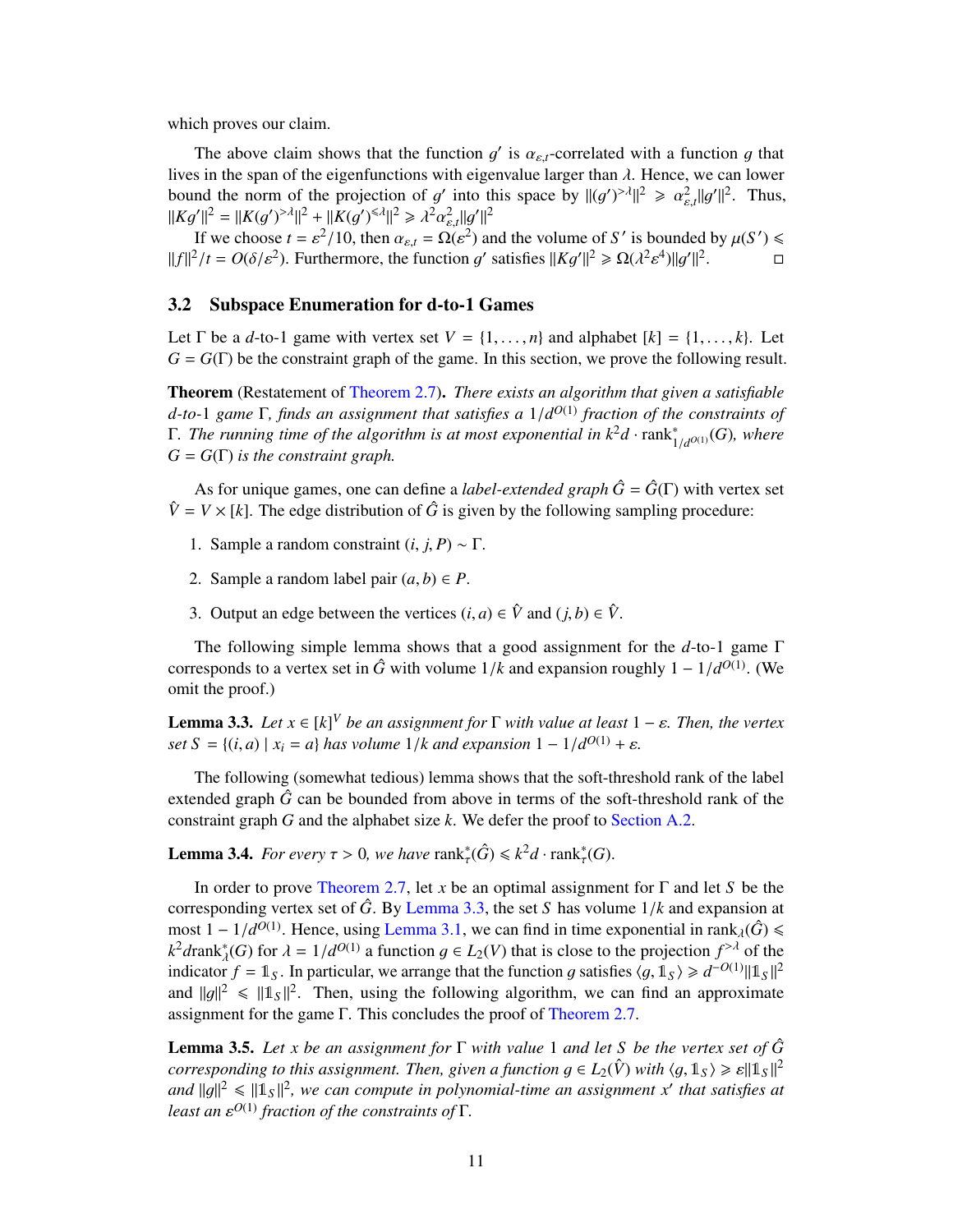*Proof.* For  $t = \varepsilon^2/100$ , consider the level set  $S' := \{(i, a) | g_{i,a}^2 > t\}$  of  $g^2$ . For every vertex  $i \in V$  define a label set  $S' = \{a | (i, a) \in S'\}$ . Our goal is to show that based on the sets *i*,  $\in V$ , define a label set  $S' = \{a \mid (i, a) \in S'\}$ . Our goal is to  $\alpha'_{i} = \{a \mid (i, a) \in S'\}$ . Our goal is to show that based on the sets appear (in a randomized way) that satisfies an  $s^{O(1)}$  fraction of  $S_i'$  $\zeta_i$ , one can decode an assignment (in a randomized way) that satisfies an  $\varepsilon^{O(1)}$  fraction of postraints (in expectation) constraints (in expectation).

**Claim 3.5.1.** *The label set*  $S_i'$  *cannot be too large for many vertices, so that* 

$$
\Pr_{i \sim G} \left\{ |S'_i| > 1/\varepsilon^5 \right\} \leq O(\varepsilon^3).
$$

We can upper bound the volume of  $S'$ ,

$$
\mu(S') = \mathop{\mathbb{P}}_{(i,a)\sim\hat{G}}\left\{g_{i,a}^2 > t\right\} \leq ||g||^2/t \leq O(1/\varepsilon^2) \cdot \frac{1}{k}.
$$

Therefore,

$$
\Pr_{i \sim G} \left\{ |S'_i| > 1/\varepsilon^5 \right\} \leq \varepsilon^5 \mathop{\mathbb{E}}_{i \sim G} |S'_i| = \varepsilon^5 k \mu(S') \leq O(\varepsilon^3).
$$

**Claim 3.5.2.** *The label set*  $S_i'$ *i contains the "correct label", i.e., the label assigned by x, for about an* ε 2 *fraction of the vertices, so that*

$$
\mathop{\mathbb{P}}_{i \sim G} \left\{ x_i \in S'_i \right\} = \Omega(\varepsilon^2).
$$

Using Cauchy–Schwarz, we can upper bound the correlation of g and  $\mathbb{1}_S$  in terms of the volume  $\mu(S \cap S')$ .

$$
\varepsilon/k \leq \langle f, 1 \, \, \rangle \leq \langle f, 1 \, \, \, \delta_0 \, \, \delta_1 \rangle + \sqrt{t} \cdot \mu(S) \leq ||f|| \cdot \mu(S \cap S')^{1/2} + \sqrt{t} \cdot \mu(S).
$$

It follows that  $\mu(S \cap S') \ge \Omega(\varepsilon^2) \cdot 1/k$ . Therefore,

$$
\Pr_{i \sim G} \left\{ x_i \in S'_i \right\} = \mathop{\mathbb{E}}_{i \sim G} |S'_i \cap S| = k \cdot \mu(S \cap S') \ge \Omega(\varepsilon^2).
$$

Consider the following distribution over assignments  $y \in [k]^V$ . To every vertex, we assume a random label  $y \in S'$ , (If S' is empty, we assign a random label from [k]). It is assign a random label  $y_i \in S'_i$ <br>straight forward to verify that  $\int_i$ . (If  $S_i'$  $i<sub>i</sub>$  is empty, we assign a random label from [ $k$ ].) It is straight-forward to verify that the above claims imply that *x* and *y* agree on at least an  $\varepsilon^{O(1)}$ fraction of constraints in expectation.

Let *T* be the set of vertices that *x* and *y* agree on. (Note that we cannot compute the set *T*.) At this point, we know that all constraints with both endpoints in *T* are satisfied. Unfortunately, this fraction of constraints could be much less than the volume of *T*. (In fact, it could be the case that all edges incident to *T* leave the set.)

However, there is an easy way to fix the assignment y such that indeed an  $\varepsilon^{O(1)}$  fraction operative will be satisfied. After sampling the assignment y we compute an assignment of constraints will be satisfied. After sampling the assignment  $y$ , we compute an assignment  $x'$  by the following algorithm:

- 1. Sample a random subset of vertices *<sup>A</sup>* of volume <sup>1</sup>/2.
- 2. For every vertex  $i \notin A$ , keep the label of *i* and assign  $x_i'$  $y_i' = y_i.$
- 3. For every vertex  $i \in A$ , compute a new label  $x_i$  $x_i' \in [k]$  such that the assignment  $x'$ satisfies as many constraints of the form  $(i, j, P)$  with  $j \notin A$  as possible. Formally,

$$
x'_{i} = \text{argmax}_{a \in [k]} | \{ (i, j, P) \mid j \notin A, (a, y_{j}) \in P \} |
$$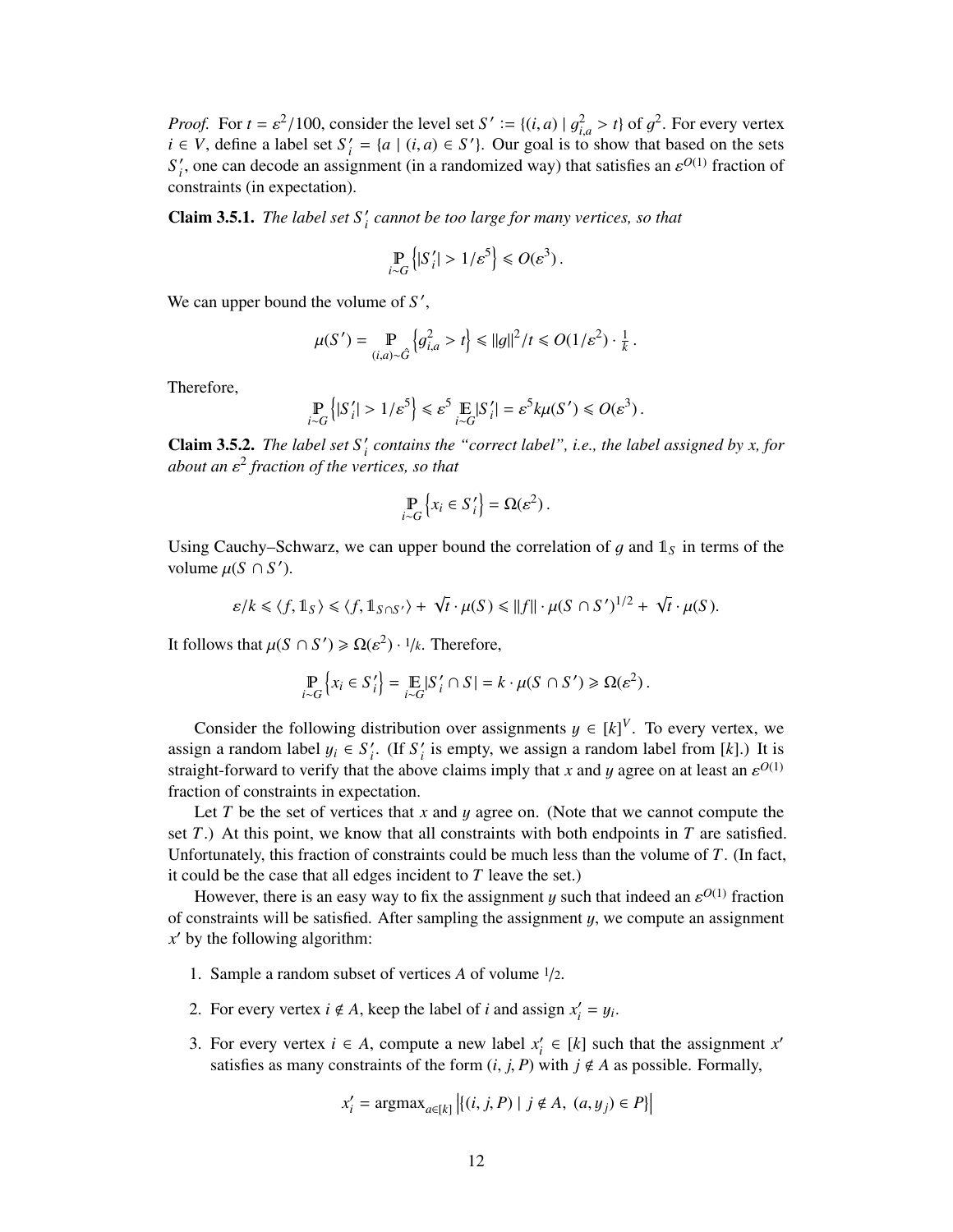We claim that the weight of constraints satisfied by the assignment  $x'$  is at least the number of constraints between the vertex set *A* and the vertex set  $T \setminus A$ . This claim implies the lemma, because the expected volume of *T* is  $\varepsilon^{O(1)}$  and every constraint incident to *T* goes<br>between *A* and *T*  $\setminus$  *A* with constant probability (since *A* is a random subset of volume 1/2) between *A* and *T* \ *A* with constant probability (since *A* is a random subset of volume  $\frac{1}{2}$ ).

To verify the claim, note that for every vertex  $i \in A$  there exists a label (namely  $x_i$ ) that satisfies all constraints of the form  $(i, j, P)$  with  $j \in T \setminus A$  (using the fact that y and *x'* agree<br>with  $x$  on *T*). Hence, when the algorithm chooses in step 3 the label *x'* for vertex *i*, we are with *x* on *T*). Hence, when the algorithm chooses in step 3 the label  $x_i$  $i<sub>i</sub>$  for vertex *i*, we are guaranteed to satisfy at least as many constraints as there are between  $i$  and  $T \setminus A$ . In total, the number of satisfied constraints is at least the number of constraints between *A* and  $T \setminus A$ , as desired.  $\Box$ 

### <span id="page-14-0"></span>4 Threshold Rank versus Expansion close to 1

The following theorem is a restatement of [Theorem 2.4](#page-8-2) with the only difference being that we assume a lower bound on the soft-threshold rank instead of the threshold rank. However, since the soft-threshold rank is always larger than the threshold-rank, this theorem directly implies [Theorem 2.4.](#page-8-2)

<span id="page-14-1"></span>**Theorem 4.1.** *Let G be a graph with n vertices such that*  $rank_{\lambda}^{*}(G) > n^{\beta}/\delta$ *. Then, G contains* a vertex set with volume at most  $\delta$  and expansion at most  $1 - \lambda^{O(1/\beta)}$ . *Eurthermore, there a vertex set with volume at most*  $\delta$  *and expansion at most*  $1 - \lambda^{O(1/\beta)}$ *. Furthermore, there vertis a polynomial-time algorithm that given*  $G$  *and*  $\delta$  *finds such a vertex set* (Here, *we exists a polynomial-time algorithm that given <sup>G</sup> and* δ*, finds such a vertex set. (Here, we assume that the*  $\lambda$  *is bounded away from* 1*, say*  $\lambda < 0.9$ *, and*  $\beta$  *is not too small,*  $\beta \gg 1/\log n$ *)* 

*Proof.* Let  $V = \{1, \ldots, n\}$  be the vertex set of *G*. Consider the orthonormal basis  $f^{(1)}, \ldots, f^{(n)}$  of  $L_2(V)$  given by the scaled indicators  $f^{(i)} = \lambda \sqrt{1/L} \mathbb{1}_{\{0\}}$ . Note that  $||f^{(i)}||^2 = d$ , and thus of  $L_2(V)$  given by the scaled indicators  $f^{(i)} = \sqrt{1/d_i} 1\!\!1_{\{i\}}$ . Note that  $||f^{(i)}||_1^2 = d_i$  and thus,<br> $\nabla ||f^{(i)}||_2^2 = 1$ . Let  $K = K_2$  be the Markov operator of G and consider the functions  $\sum_{i} ||f^{(i)}||_1^2 = 1$ . Let  $K = K_G$  be the Markov operator of *G* and consider the functions  $f^{(i,t)} = K^t f^{(i)}$  for  $t \in \mathbb{N}$ .

**Claim.** *For R* =  $(\beta \log n)/(2 \log(1/\lambda))$ *, there exists a vertex i<sub>0</sub> with* 

$$
||f^{(i_0,R)}||^2 \ge (||f^{(i_0)}||_1^2 + 1/n)/2\delta.
$$

The assumed lower bound on the soft-threshold rank of *G* implies that all  $t \in \mathbb{N}$  (in particular,  $t = R$ ),

$$
\sum_i ||f^{(i,t)}||^2 = \sum_i \langle f^{(i)}, K^{2t} f^{(i)} \rangle = \text{Tr } K^{2t} > \lambda^{2t} n^{\beta} / \delta.
$$

For  $t = R$ , the right-hand side evaluates to  $1/\delta$ . Hence, by averaging, there exists a vertex  $i_0$  such that  $||f^{(i_0,R)}||^2 \ge (1/n + ||f^{(i_0)}||_1^2)/2\delta$ . (Here, we are using that  $\sum_i ||f^{(i)}||_1^2 = 1$ .)

**Claim.** *There exists t* ∈ {0, . . . , *R* − 1} *such that*  $||Kf^{(i_0,t)}||^2 \ge \lambda^{2/\beta} ||f^{(i_0,t)}||^2$ .

By the previous claim,  $||f^{(i_0,R)}||^2 \ge (1/n)||f^{(i_0,1)}||^2$  (assuming  $\delta \le 1/2$ ). Hence, by averaging, there exists  $t \in [0, R-1]$  such that  $||f^{(i_0,t+1)}||^2/||f^{(i_0,t)||^2} > (1/n)^{1/R} - \frac{3^{2/\beta}}{R}$ . The claim there exists  $t \in \{0, ..., R-1\}$  such that  $||f^{(i_0,t+1)}||^2/||f^{(i_0,t)}||^2 \ge (1/n)^{1/R} = \lambda^{2/\beta}$ . The claim follows because  $f^{(i_0,t+1)} - K f^{(i_0,t)}$ follows, because  $f^{(i_0,t+1)} = K f^{(i_0,t)}$ .

The proof of the theorem follows by applying [Theorem 2.1](#page-7-3) (Local Cheeger Bound) to the function  $f = f^{(i_0,t)}$ . On the one hand, by the second claim, this function satisfies  $||Kf||^2 \ge \lambda^{2/\beta} ||f||^2$ . On the other hand, by the first claim, the function satisfies  $||f||^2 \ge$ <br> $||f(i_0, R)||^2 > ||f(i_0)||^2/2\delta > ||f||^2/2\delta$  (Here we are using that the operator K is contractive  $||f^{(i_0,R)}||^2 \ge ||f^{(i_0)}||_1^2/2\delta \ge ||f||_1^2/2\delta$ . (Here, we are using that the operator *K* is contractive<br>with respect to the norms lill and lill, ) Hence, Theorem 2.1 allows us to find a vertex set with respect to the norms  $\|\cdot\|$  and  $\|\cdot\|_1$ .) Hence, [Theorem 2.1](#page-7-3) allows us to find a vertex set with volume 2δ and expansion at most  $1 - O(\lambda^{4/\beta})$ . (We omitted this factor 2 for the volume<br>in theorem statement, because it can be absorbed into the  $O(\lambda)$  notation.) in theorem statement, because it can be absorbed into the  $O(\cdot)$ -notation.)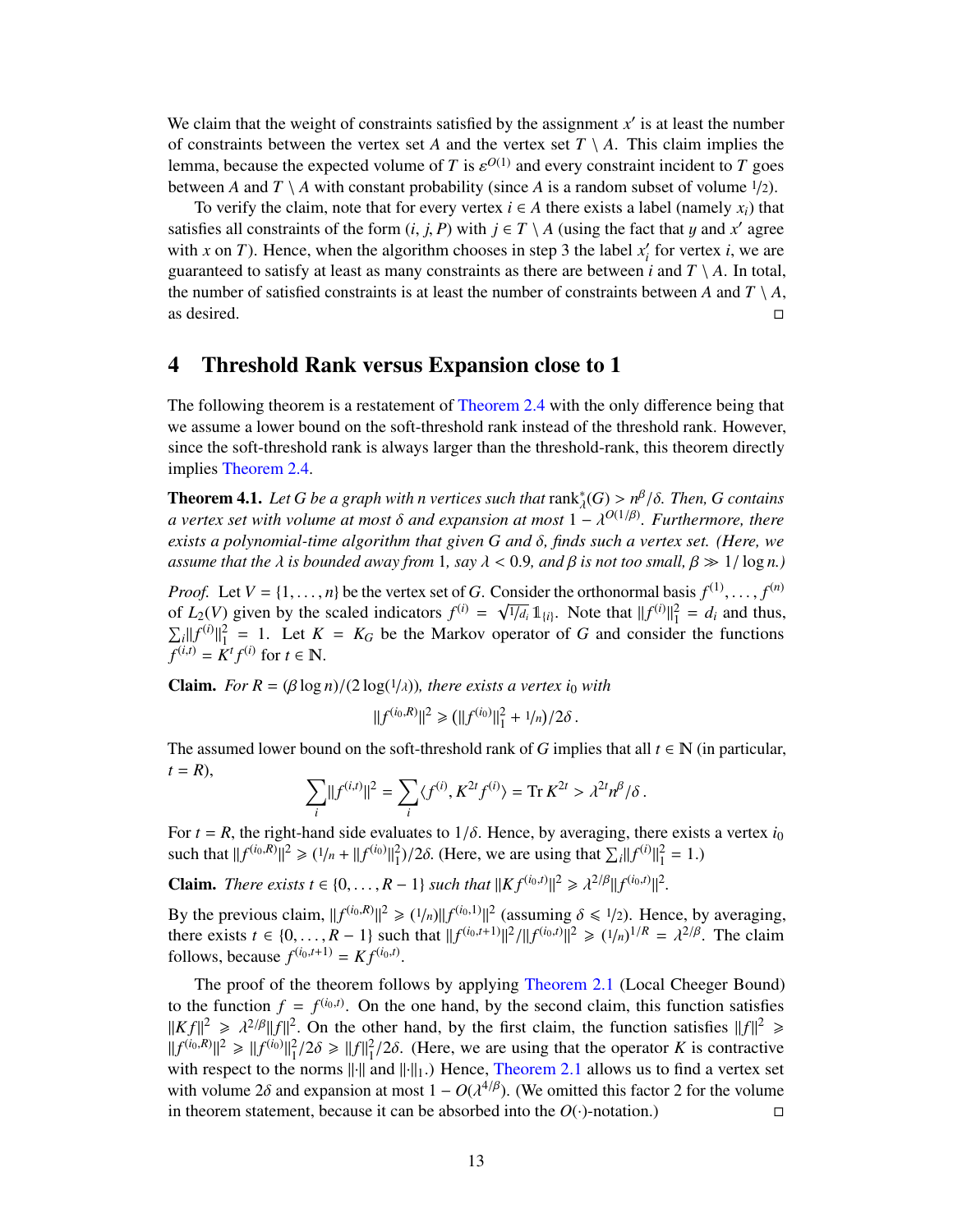### <span id="page-15-2"></span><span id="page-15-0"></span>5 Graph Decomposition for Eigenvalues close to 0

Theorem (Restatement of [Theorem 2.6\)](#page-9-1). *Let G be a graph with n vertices. (If G is weighted, assume that edges have polynomial weight.) Then for every* β, λ > <sup>0</sup>*, there exists a subgraph*  $G_0$  *such that every connected component A of*  $G_0$  *satisfies*  $\text{rank}_{\lambda}^*(A) \leq n^{\beta}$  *and*  $G_0$  *contains at least a*  $\lambda^{O(1/\beta^2)}$  fraction of the edges of *G. Furthermore, there exists a polynomial time*<br>algorithm that given the araph *G* and parameters *B* and *L* finds such a subgraph *G*. (Here *algorithm that given the graph <sup>G</sup> and parameters* β *and* λ*, finds such a subgraph <sup>G</sup>*0*. (Here, one assumes*  $\lambda$  *bounded away from* 1*, say*  $\lambda < 0.9$ *, and*  $\beta$  *not too small, so that*  $\beta \gg 1/\log n$ *.*)

*Proof.* The decomposition procedure is very similar to the procedure for the graph decomposition in [\[ABS10\]](#page-18-1):

As long as there exists a connected component *A* that violates the upper bound on the soft-threshold rank, so that  $\text{rank}_{\lambda}^*(A) > n^{\beta}$ , use [Theorem 4.1](#page-14-1) to find a<br>set vertex  $S \subseteq V$  with  $\mu(S) \le n^{-\Omega(\beta)} \mu(A)$  and  $\Phi(S) \le 1 - \lambda^{O(1/\beta)}$  and then set vertex *S* ⊆ *V* with  $\mu(S) \le n^{-\Omega(\beta)}\mu(A)$  and  $\Phi(S) \le 1 - \lambda^{O(1/\beta)}$ , and then<br>subdivide the component *A* into two parts *S* and *A* \ *S* by removing the edges subdivide the component *A* into two parts *S* and  $A \setminus S$  by removing the edges between them.

Note that the graph changes in the course of the decomposition procedure. Therefore, also the notion of volume and expansion change. To lower bound the fraction of edges that remain when the procedure terminates, we introduce *fictitious edge weights*. (We don't use these weights for the decomposition, we only use them to analyze the procedure.) For simplicity, we assume that all edges in the graph have the same actual weight. Initially, we let the fictitious weights be equal to the actual edge weights. Whenever we subdivide a connected component *A* using a subset  $S \subseteq A$ , we distribute the fictitious weight of the removed edges equally among the edges that stay in *S* . (Notice that this charging scheme maintains the invariant that all edges in the same connected component have the same fictitious weight.) Since the expansion of *S* is at most  $1 - \lambda^{O(1/\beta)}$ , at least an  $\lambda^{O(1/\beta)}$  fraction of its edges that it most a factor stay inside. Hence, the fictitious weight of the edges in *S* increases by at most a factor of  $1/\lambda^{O(1/\beta)}$ . Note that the total fictitious weight in the graph remains the same during the decomposition procedure. Hence if we can upper bound the maximum fictitious weight at decomposition procedure. Hence, if we can upper bound the maximum fictitious weight at the end of the procedure, we can lower bound the number of edges that remain in the graph. (The fictitious weight of an edge indicates how often we are "overcounting" the edge.)

To bound the maximum fictitious weight of an edge, consider any vertex  $i \in V$ . How often can we subdivide the component of this vertex? We claim that its component can be subdivided at most  $O(1/\beta)$  times. The reason is that with every subdivision the volume of the component of vertex *i* shrinks by a factor of at least  $n^{\Omega(\beta)}$ . Hence, after  $O(1/\beta)$  subdivisions, the fraction of edge of *G* that are contained in the component is less than  $1/n^{O(1)}$  which the fraction of edge of *G* that are contained in the component is less than  $1/n^{O(1)}$ , which means that the component consists just of the vertex *i*. (Becall that we assumed that edges means that the component consists just of the vertex *i*. (Recall that we assumed that edges have polynomial weight.) It follows that we subdivide a component of a vertex at most  $O(1/\beta)$  times and hence the maximum fictitious edge weight at the end of the decomposition<br>procedure is bounded by  $1/\sqrt{2^{(1/\beta^2)}}$  which means that at least a  $\sqrt{2^{(1/\beta^2)}}$  fraction of the procedure is bounded by  $1/\lambda^{O(1/\beta^2)}$ , which means that at least a  $\lambda^{O(1/\beta^2)}$  fraction of the original edges remain in the graph original edges remain in the graph.

## <span id="page-15-1"></span>6 Local Cheeger Bound for Expansion close to 1

In this section, we prove the following local version of Cheeger's bound that works for expansion close 1. An important difference to other versions of Cheeger's bound is that we consider the quadratic form  $\langle f, K^2 f \rangle = ||Kf||^2$  instead of the form  $\langle f, Kf \rangle$ . In [\[ABS10\]](#page-18-1), this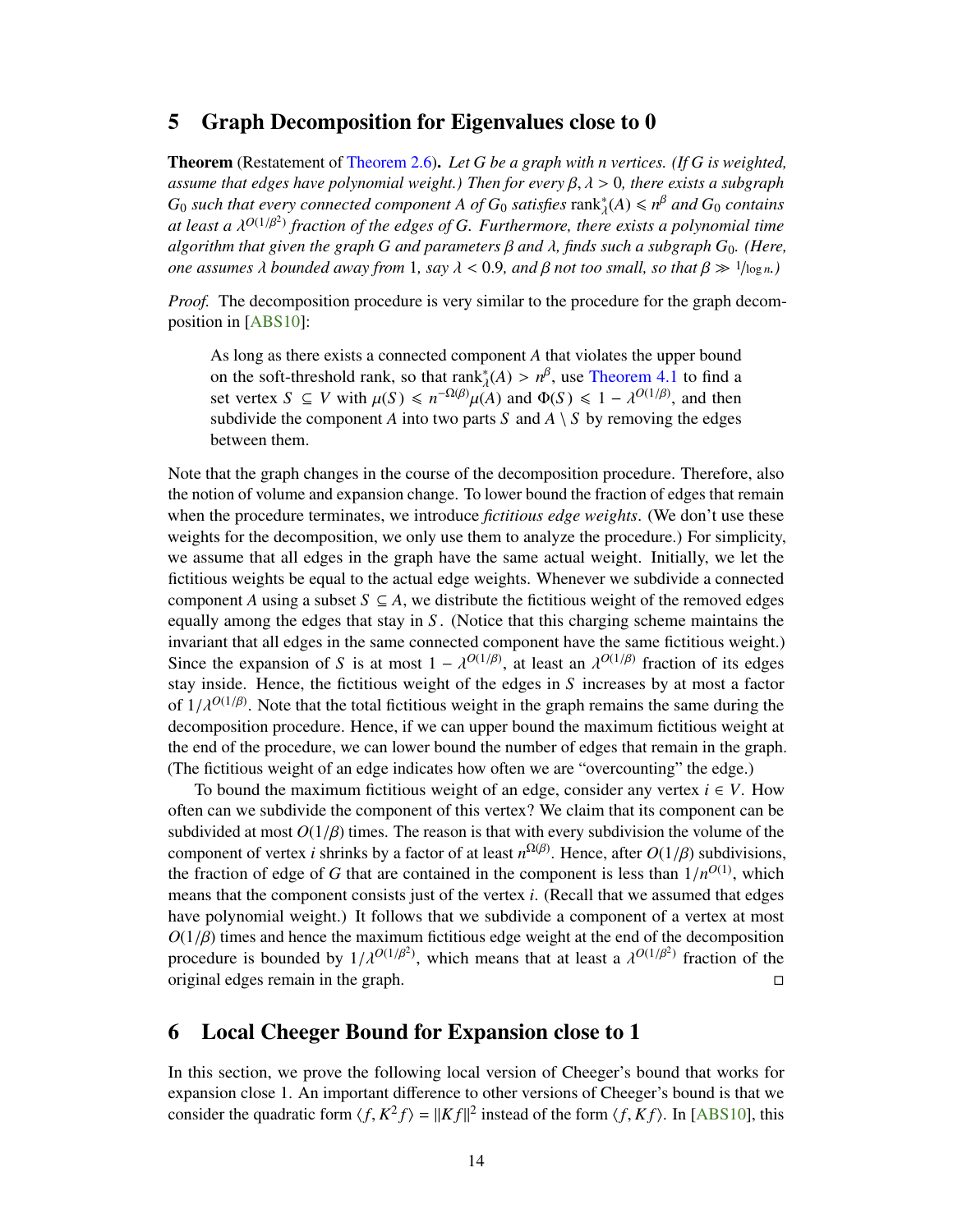<span id="page-16-4"></span>issue was resolved by considering lazy graphs. Since we are interested in expansion close to 1, passing to lazy graphs is prohibitive.

Theorem (Restatement of [Theorem 2.1\)](#page-7-3). *Let G be a regular graph with vertex set V and let*  $f \in L_2(V)$  *be a real-valued function on V such that*  $||K_Gf||^2 \ge \varepsilon ||f||^2$  *and*  $||f||_1^2 \le \delta ||f||^2$ .<br>Then given the function *f* ane can compute in polynomial time a vertex set with volume at *Then, given the function f , one can compute in polynomial time a vertex set with volume at most*  $\delta$  *and expansion at most*  $1 - \Omega(\varepsilon^2)$ *.* 

The proof of this theorem relies on the following lemma. The proof of this lemma is essentially the same as the proof of the local variant of Cheeger's bound used in [\[ABS10\]](#page-18-1) (which appeared in several previous works, for example, [\[DI98,](#page-18-10) [GMT06,](#page-18-11) [RST10\]](#page-19-14).) The only difference is that one step has to be done more carefully<sup>[3](#page-16-2)</sup> (when applying Cauchy–Schwarz). We give a self-contained proof at the end of this section.

<span id="page-16-1"></span>**Lemma 6.1** (Local Cheeger Bound). *For every function*  $f \in L_2(V)$ *, there exists a level set*  $S \subseteq V$  *of the function*  $f^2$  *with volume*  $\mu(S) \leq \delta$  *and expansion* 

$$
\Phi(S) \le \frac{\sqrt{1 - \langle f, K_G f \rangle^2 / ||f||^4}}{1 - ||f||_1^2 / \delta ||f||^2}
$$

Assuming the above lemma, we can prove [Theorem 2.1.](#page-7-3)

*Proof of [Theorem 2.1.](#page-7-3)* Without loss of generality, we may assume that *f* is nonnegative. Consider the function  $g = Kf + f$ . This function satisfies  $||g||_1^2 \le (||Kf||_1 + ||f||)^2 \le 4||f||_1^2$ .<br>Similarly  $||g||_2^2 \le ||f||_2^2$  On the other hand  $g > f$  and thus  $||g||_2^2 \ge ||f||_2^2$ . (Here we used that Similarly,  $||g||^2 \le 4||f||^2$ . On the other hand,  $g \ge f$  and thus  $||g||^2 \ge ||f||^2$ . (Here, we used that both f and g are nonnegative). Eurthermore,  $\langle g, Kg \rangle = \langle f, Kf \rangle + 2||Kf||^2 + \langle f, K^3 f \rangle \ge 2||Kf||^2$ both *f* and *g* are nonnegative.) Furthermore,  $\langle g, Kg \rangle = \langle f, Kf \rangle + 2||Kf||^2 + \langle f, K^3 f \rangle \ge 2||Kf||^2$ <br>(again using nonnegativity). It follows that  $||g||^2 \le O(\delta)||g||^2$  and  $\langle g, Kg \rangle > O(\delta)||g||^2$ . Hence (again using nonnegativity). It follows that  $||g||_1^2 \le O(\delta) ||g||^2$  and  $\langle g, Kg \rangle \ge \Omega(\varepsilon) ||g||^2$ . Hence,<br>by Lamma 6.1 one of the level sets of  $\sigma^2$  satisfies the requirements of the theorem by [Lemma 6.1](#page-16-1) one of the level sets of  $g^2$  satisfies the requirements of the theorem.

 $\Box$ 

#### <span id="page-16-0"></span>6.1 Proof of [Lemma 6.1](#page-16-1)

**Lemma** (Restatement of [Lemma 6.1\)](#page-16-1). *For every function*  $f \in L_2(V)$ *, there exists a level set*  $S \subseteq V$  *of the function f*<sup>2</sup> *with volume*  $\mu(S) \leq \delta$  *and expansion* 

$$
\Phi(S) \le \frac{\sqrt{1 - \langle f, K_G f \rangle^2 / ||f||^4}}{1 - ||f||_1^2 / \delta ||f||^2}
$$

*Proof.* Let  $f \in L_2(V)$ . Suppose  $f^2 \le 1$ . Consider the following distribution over vertex subsets  $S$  ⊂  $V$ :

- 1. Sample  $t \in [0, 1]$  uniformly at random.
- 2. Output the set  $S = \{i \in V \mid f_i^2 > t\}.$

Note that every set *S* in the support of this distribution is a level set of the function  $f^2$ . In the following lemmas, we establish simple properties of this distribution.

<span id="page-16-3"></span>**Claim 6.1.1.** *The expected volume of S satisfies*  $\mathbb{E}_S \mu(S) = ||f||^2$ 

<span id="page-16-2"></span><sup>3</sup>A similar improvement for the classical (*non-local*) version of Cheeger's inequality was noted in [\[RS07,](#page-19-15) Appendix B].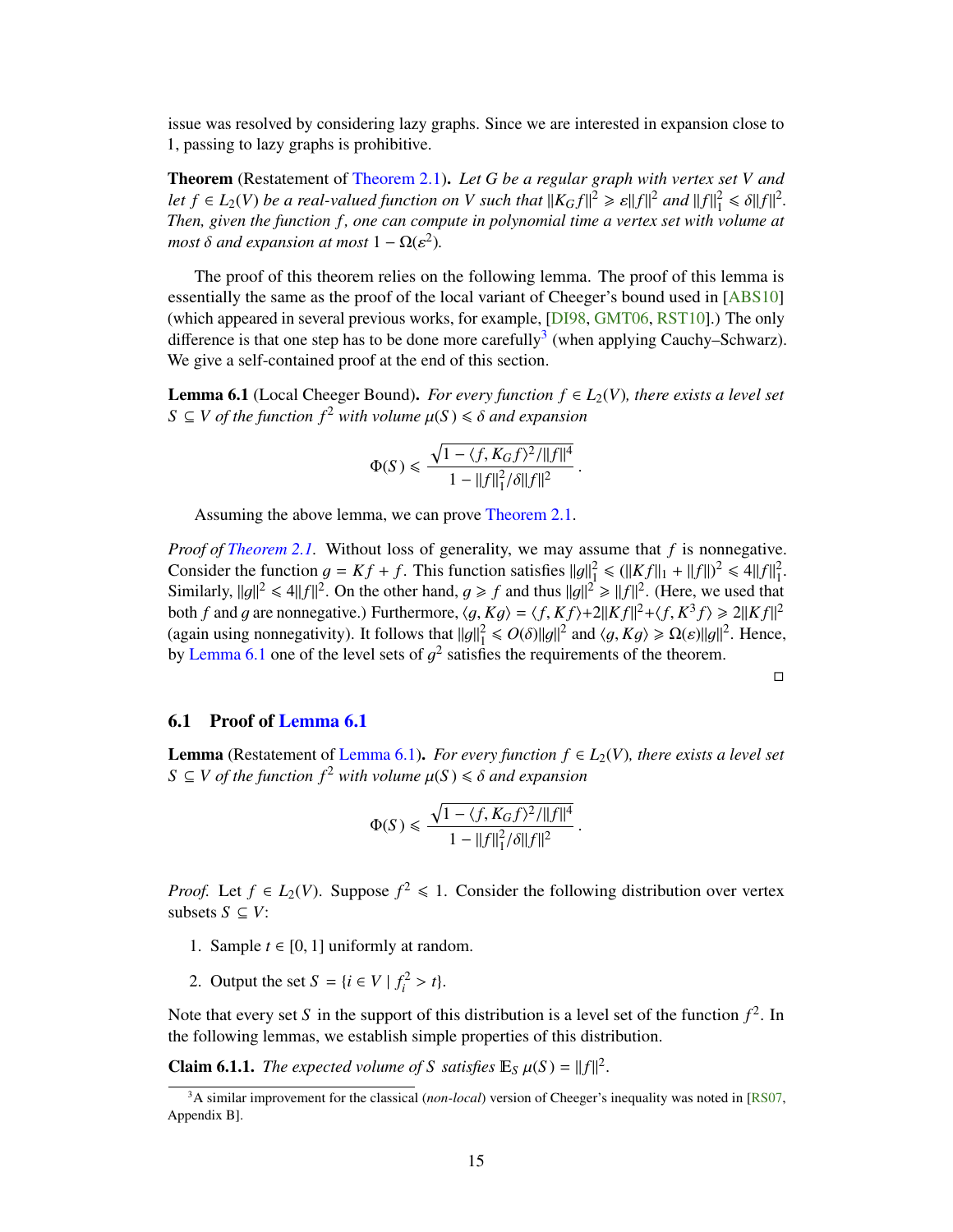<span id="page-17-4"></span>We calculate the expected volume as follows

$$
\mathop{\mathbb{E}}_{S} \mu(S) = \mathop{\mathbb{E}}_{i \sim \mu} \mathop{\mathbb{P}}_{t \in [0,1]} \left\{ f_i^2 > t \right\} = ||f||^2.
$$

<span id="page-17-2"></span>**Claim 6.1.2.** *The second moment of*  $\mu(S)$  *is at most*  $\mathbb{E}_S \mu(S)^2 \le ||f||_1^2$ .

We bound the expectation of  $\mu(S)^2$  as follows

$$
\mathop{\mathbb{E}}_{S} \mu(S)^2 = \mathop{\mathbb{E}}_{i,j \sim \mu} \mathop{\mathbb{P}}_{t} \left\{ \min \{ f_i^2, f_j^2 \} > t \right\} = \mathop{\mathbb{E}}_{i,j \sim \mu} \min \{ f_i^2, f_j^2 \} \leq \mathop{\mathbb{E}}_{i,j \sim \mu} f_i f_j = ||f||_1^2.
$$

<span id="page-17-1"></span>Claim 6.1.3. *Sets with volume larger than* <sup>δ</sup> *contribute to the expected volume at most*  $\mathbb{E}_S \mu(S) \mathbb{1}_{\mu(S) > \delta} \leq \mathbb{E}_S \mu(S)^2$ /δ.

Immediate because  $\mu(S) \mathbb{1}_{\mu(S) > \delta} \leq \mu(S)^2 / \delta$  holds pointwise.

<span id="page-17-3"></span>Claim 6.1.4. *The expected boundary of S is bounded by*

$$
\mathop{\mathbb{E}}_S G(S, V \setminus S) \leq ||f||^2 \sqrt{1 - \langle f, K_G f \rangle^2 / ||f||^4}.
$$

We calculate the expected boundary of *S* and apply Cauchy–Schwarz,

$$
\mathbb{E} G(S, V \setminus S) = \mathbb{E} \mathbb{P} \{ i \in S \land j \notin S \} = \mathbb{E} \mathbb{P} \{ f_i^2 > t \ge f_j^2 \}
$$
\n
$$
= \mathbb{E} \max \{ f_i^2 - f_j^2, 0 \} = \frac{1}{2} \mathbb{E} \left[ f_i^2 - f_j^2 \right] = \frac{1}{2} \mathbb{E} \left[ f_i - f_j \right] \cdot \left| f_i + f_j \right|
$$
\n
$$
\le \left( \mathbb{E} \frac{1}{ij \sim G} \frac{1}{2} (f_i - f_j)^2 \cdot \mathbb{E} \frac{1}{ij \sim G} \frac{1}{2} (f_i + f_j)^2 \right)^{1/2} \quad \text{(using Cauchy–Schwarz)}
$$
\n
$$
= \langle f, (I - K_G)f \rangle^{1/2} \langle f, (I + K_G)f \rangle^{1/2} = \sqrt{\| f \|^4 - \langle f, K_G f \rangle^2}.
$$

We combine the previous subclaims to complete the proof of [Lemma 6.1.](#page-16-1) Let S<sup>\*</sup> be the level set of  $f^2$  with volume at most  $\delta$  and minimum expansion. Then,

$$
\Phi(S^*) \le \frac{\mathbb{E}_S G(S, V \setminus S) 1_{\mu(S) \le \delta}}{\mathbb{E}_S \mu(S) 1_{\mu(S) \le \delta}} \n\le \frac{\mathbb{E}_S G(S, V \setminus S)}{\mathbb{E}_S \mu(S) - \mathbb{E}_S \mu(S)^2 / \delta} \quad \text{(using 6.1.3)} \n\le \frac{||f||^2 \sqrt{1 - \langle f, K_G f \rangle^2 / ||f||^4}}{||f||^2 - ||f||_1^2 / \delta} \quad \text{(using 6.1.1, 6.1.2, and 6.1.4).}
$$

Therefore, the set  $S^*$  satisfies the conclusion of the local Cheeger bound [\(Lemma 6.1\)](#page-16-1).

## <span id="page-17-0"></span>7 Conclusion

An interesting question raised by this work is how closely graph expansion and *d*-to-1 games are related. A concrete question is whether Khot's *d*-to-1 Conjecture is implied by a conjecture about approximating graph expansion (in the same way as the Unique Games Conjecture is implied by a conjecture about the approximability of graph expansion [\[RS10\]](#page-19-11).)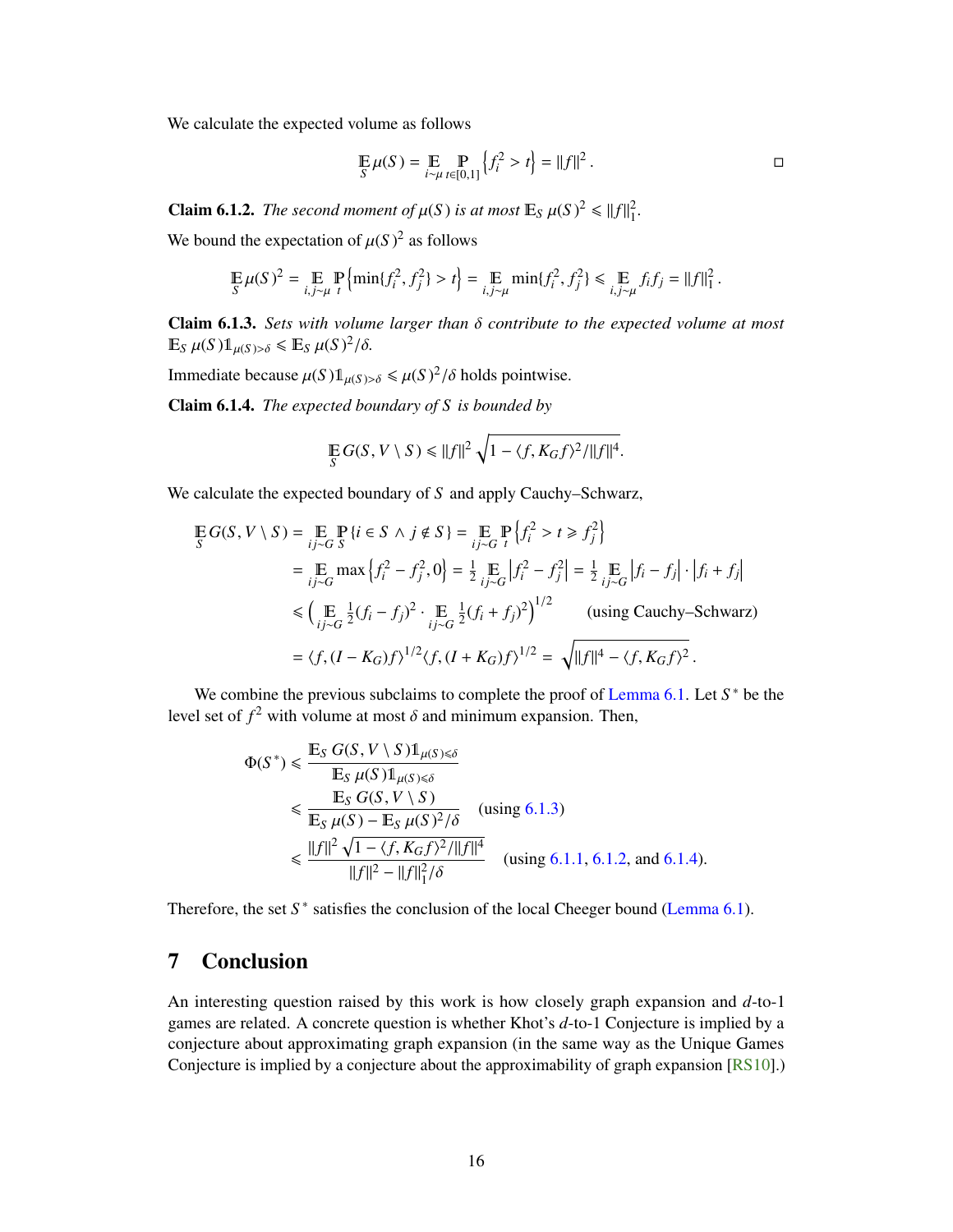## Acknowledgments

<span id="page-18-0"></span>The author thanks Sanjeev Arora, Boaz Barak, and Prasad Raghavendra for valuable discussions.

## References

- <span id="page-18-1"></span>[ABS10] Sanjeev Arora, Boaz Barak, and David Steurer, *Subexponential algorithms for unique games and related problems*, FOCS, 2010, pp. 563–572. [1,](#page-0-0) [2,](#page-1-0) [3,](#page-4-1) [4,](#page-5-0) [5,](#page-6-2) [6,](#page-7-4) [9,](#page-10-4) [14,](#page-15-2) [15](#page-16-4)
- <span id="page-18-12"></span>[AKK+08] Sanjeev Arora, Subhash Khot, Alexandra Kolla, David Steurer, Madhur Tulsiani, and Nisheeth K. Vishnoi, *Unique games on expanding constraint graphs are easy*, STOC, 2008, pp. 21–28. [18](#page-19-16)
- <span id="page-18-9"></span>[BCC+10] Aditya Bhaskara, Moses Charikar, Eden Chlamtac, Uriel Feige, and Aravindan Vijayaraghavan, *Detecting high log-densities: an O*(*n* 1/4 ) *approximation for densest k-subgraph*, STOC, 2010, pp. 201–210. [3](#page-4-1)
- <span id="page-18-8"></span>[CMM06] Moses Charikar, Konstantin Makarychev, and Yury Makarychev, *Near-optimal algorithms for unique games*, STOC, 2006, pp. 205–214. [2](#page-1-0)
- <span id="page-18-10"></span>[DI98] Tassos Dimitriou and Russell Impagliazzo, *Go with the winners for graph bisection*, SODA, 1998, pp. 510–520. [15](#page-16-4)
- <span id="page-18-2"></span>[DMR09] Irit Dinur, Elchanan Mossel, and Oded Regev, *Conditional hardness for approximate coloring*, SIAM J. Comput. 39 (2009), no. 3, 843–873. [1](#page-0-0)
- <span id="page-18-3"></span>[DS10] Irit Dinur and Igor Shinkar, *On the conditional hardness of coloring a 4 colorable graph with super-constant number of colors*, APPROX-RANDOM, 2010, pp. 138–151. [1](#page-0-0)
- <span id="page-18-5"></span>[GKO+10] Venkatesan Guruswami, Subhash Khot, Ryan O'Donnell, Preyas Popat, Madhur Tulsiani, and Yi Wu, *SDP gaps for 2-to-1 and other label-cover variants*, ICALP (1), 2010, pp. 617–628. [1](#page-0-0)
- <span id="page-18-11"></span>[GMT06] Sharad Goel, Ravi Montenegro, and Prasad Tetali, *Mixing time bounds via the spectral profile*, Electron. J. Probab. 11 (2006), no. 1, 1–26 (electronic). MR MR2199053 (2007e:60075) [15](#page-16-4)
- <span id="page-18-4"></span>[GS11] Venkatesan Guruswami and Ali Kemal Sinop, *The complexity of finding independent sets in bounded degree (hyper)graphs of low chromatic number*, SODA, 2011, To appear. [1](#page-0-0)
- <span id="page-18-6"></span>[Hås01] Johan Håstad, *Some optimal inapproximability results*, J. ACM 48 (2001), no. 4, 798–859. [1](#page-0-0)
- <span id="page-18-7"></span>[IPZ01] Russell Impagliazzo, Ramamohan Paturi, and Francis Zane, *Which problems have strongly exponential complexity?*, J. Comput. Syst. Sci. 63 (2001), no. 4, 512–530. [1](#page-0-0)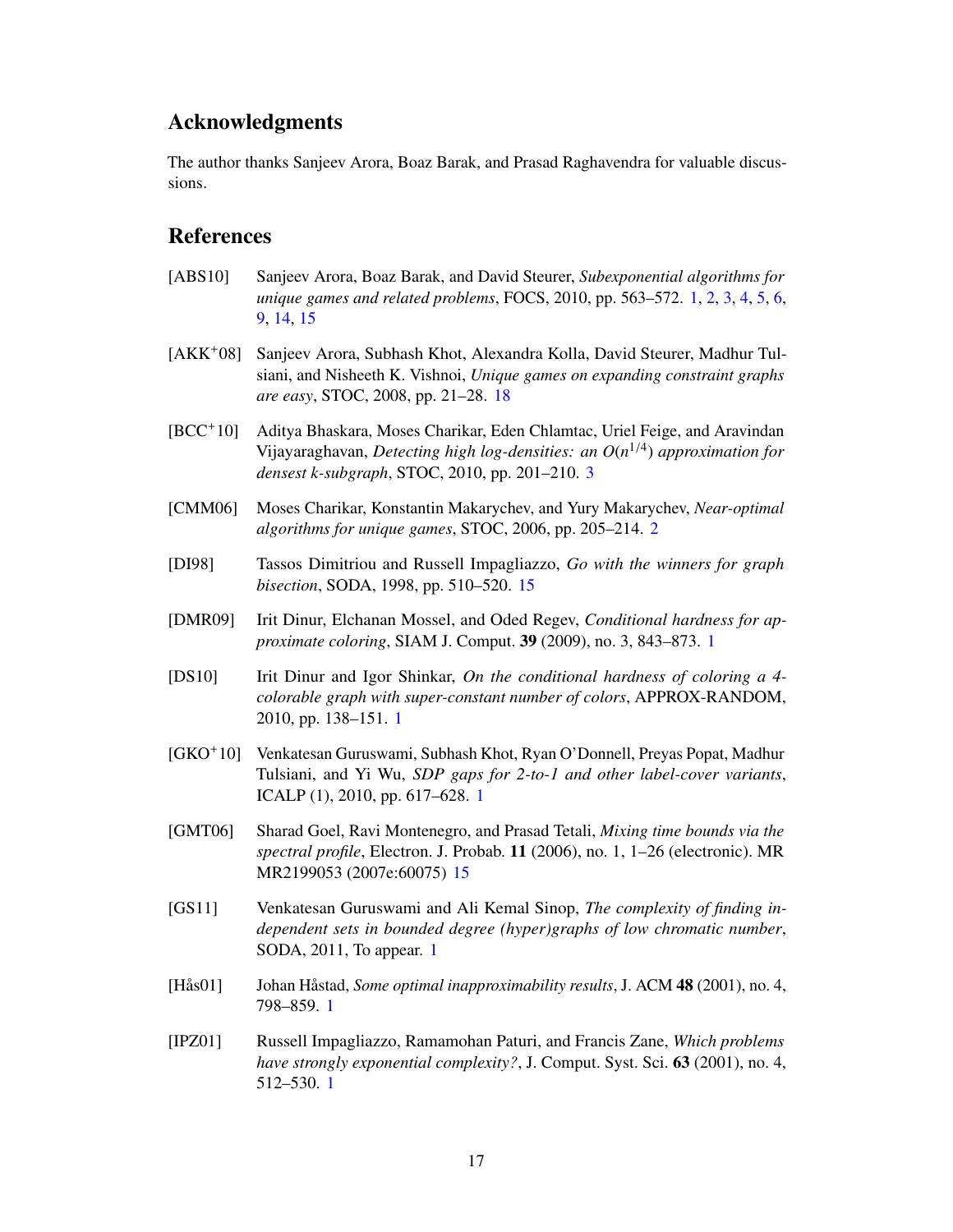- <span id="page-19-16"></span><span id="page-19-0"></span>[Kho02] Subhash Khot, *On the power of unique 2-prover 1-round games*, STOC, 2002, pp. 767–775. [1,](#page-0-0) [8](#page-9-2)
- <span id="page-19-1"></span>[KKMO07] Subhash Khot, Guy Kindler, Elchanan Mossel, and Ryan O'Donnell, *Optimal inapproximability results for MAX-CUT and other 2-variable CSPs?*, SIAM J. Comput. 37 (2007), no. 1, 319–357. [1](#page-0-0)
- <span id="page-19-13"></span>[Kol10] Alexandra Kolla, *Spectral algorithms for unique games*, IEEE Conference on Computational Complexity, 2010, pp. 122–130. [9](#page-10-4)
- <span id="page-19-3"></span>[KR08] Subhash Khot and Oded Regev, *Vertex cover might be hard to approximate to within* 2 − ε, J. Comput. Syst. Sci. **74** (2008), no. 3, 335–349. [1](#page-0-0)
- <span id="page-19-12"></span>[KT07] Alexandra Kolla and Madhur Tulsiani, *Playing random and expanding unique games*, Unpublished manuscript available from the authors' webpages, to appear in journal version of [\[AKK](#page-18-12)+08], 2007. [9](#page-10-4)
- <span id="page-19-7"></span>[KV05] Subhash Khot and Nisheeth K. Vishnoi, *The unique games conjecture, integrality gap for cut problems and embeddability of negative type metrics into*  $\ell_1$ , FOCS, 2005, pp. 53–62. [1](#page-0-0)
- <span id="page-19-2"></span>[MOO05] Elchanan Mossel, Ryan O'Donnell, and Krzysztof Oleszkiewicz, *Noise stability of functions with low influences invariance and optimality*, FOCS, 2005, pp. 21– 30. [1](#page-0-0)
- <span id="page-19-9"></span>[MR08] Dana Moshkovitz and Ran Raz, *Two query PCP with sub-constant error*, FOCS, 2008, pp. 314–323. [1](#page-0-0)
- <span id="page-19-5"></span>[OW09] Ryan O'Donnell and Yi Wu, *Conditional hardness for satisfiable 3-CSPs*, STOC, 2009, pp. 493–502. [1](#page-0-0)
- <span id="page-19-4"></span>[Rag08] Prasad Raghavendra, *Optimal algorithms and inapproximability results for every CSP?*, STOC, 2008, pp. 245–254. [1](#page-0-0)
- <span id="page-19-15"></span>[RS07] Jaikumar Radhakrishnan and Madhu Sudan, *On Dinur's proof of the PCP theorem*, Bull. Amer. Math. Soc. (N.S.) 44 (2007), no. 1, 19–61 (electronic). MR 2265009 (2008f:68036) [15](#page-16-4)
- <span id="page-19-8"></span>[RS09] Prasad Raghavendra and David Steurer, *Integrality gaps for strong SDP relaxations of unique games*, FOCS, 2009, pp. 575–585. [1](#page-0-0)
- <span id="page-19-11"></span>[RS10] , *Graph expansion and the unique games conjecture*, STOC, 2010, pp. 755–764. [2,](#page-1-0) [16](#page-17-4)
- <span id="page-19-14"></span>[RST10] Prasad Raghavendra, David Steurer, and Prasad Tetali, *Approximations for the isoperimetric and spectral profile of graphs and related parameters*, STOC, 2010, pp. 631–640. [15](#page-16-4)
- <span id="page-19-6"></span>[Tan09] Linqing Tang, *Conditional hardness of approximating satisfiable Max 3CSP-q*, ISAAC, 2009, pp. 923–932. [1](#page-0-0)
- <span id="page-19-10"></span>[Tre05] Luca Trevisan, *Approximation algorithms for unique games*, FOCS, 2005, pp. 197–205. [2](#page-1-0)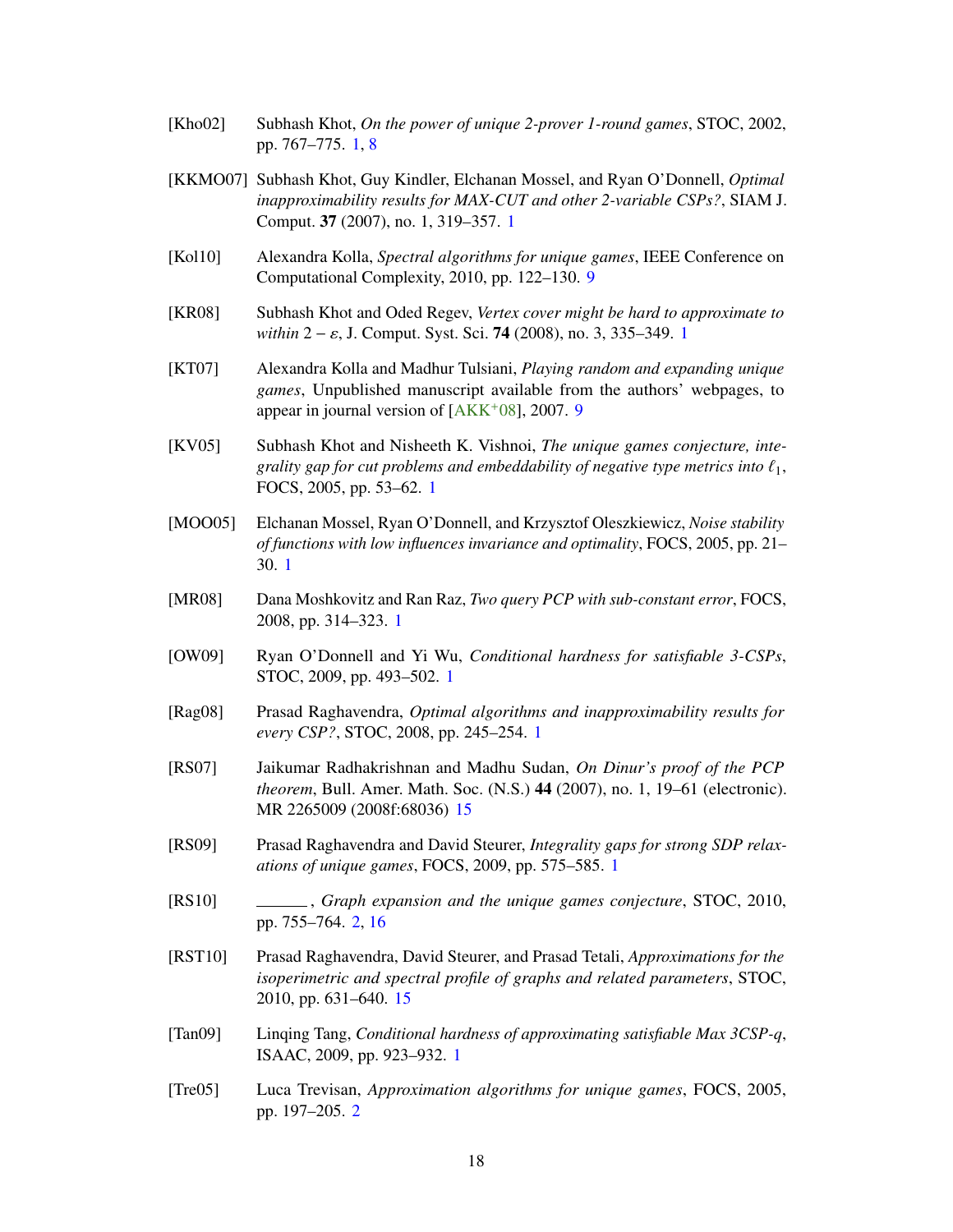## <span id="page-20-0"></span>A Deferred Proofs

#### <span id="page-20-1"></span>A.1 Facts about Markov Operators

- **Fact** (Restatement of [Fact 1.1\)](#page-6-3). *1. The operator*  $K_G$  *is self-adjoint, so that*  $\langle f, K_G g \rangle =$  $\langle K_G f, g \rangle$  for all  $f, g \in L_2(V)$ .
	- *2. The operator*  $K_G$  *is contractive in norm*  $\|\cdot\|$ *, so that*  $\|K_Gf\| \le \|f\|$  *for all*  $f \in L_2(V)$ *.*
	- *3. The operator*  $K_G$  *is contractive in norm*  $\|\cdot\|_1$ *, so that*  $\|K_Gf\|_1 \le \|f\|_1$  *for all*  $f \in L_2(V)$ *.*

*Proof. Item 1:* From the definition of the Markov operator *K<sup>G</sup>* and the inner product on  $L_2(V)$ ,

$$
\langle f, K_G g \rangle = \mathop{\mathbb{E}}_{i \sim G} f_i(K_G g)_i
$$
  
= 
$$
\mathop{\mathbb{E}}_{i \sim G} \mathop{\mathbb{E}}_{j \sim G | i} f_i g_j
$$
  
= 
$$
\mathop{\mathbb{E}}_{j \sim G} \mathop{\mathbb{E}}_{i \sim G | j} f_i g_j
$$
 (since *G* is undirected)  
= 
$$
\langle K_G f, g \rangle
$$

*Item 2:* From the definition of  $K_G$  and the norm  $\|\cdot\|$  on  $L_2(V)$ ,

$$
||K_G f||^2 = \mathop{\mathbb{E}}_{i \sim G} (\mathop{\mathbb{E}}_{j \sim G|i} f_j)^2
$$
  
\$\leqslant \mathop{\mathbb{E}}\_{i \sim G} \mathop{\mathbb{E}}\_{j \sim G|i} f\_j^2\$ (by Cauchy–Schwarz)  
= 
$$
\mathop{\mathbb{E}}_{j \sim G} f_j^2$ (since G is undirected)= ||f||^2.
$$

*Item 3:* From the definition of  $K_G$  and the norm  $\|\cdot\|_1$  on  $L_2(V)$ ,

$$
||K_G f||_1 = \mathop{\mathbb{E}}_{i \sim G} \Big| \mathop{\mathbb{E}}_{j \sim G|i} f_j \Big|
$$
  
\$\leqslant \mathop{\mathbb{E}}\_{i \sim G} \mathop{\mathbb{E}}\_{j \sim G|i} |f\_j|\$ (triangle inequality)  
= \mathop{\mathbb{E}}\_{j \sim G} |f\_j|\$ (since G is undirected)  
= ||f||\_1.

 $\Box$ 

#### <span id="page-20-2"></span>A.2 Label-Extended Graph vs Constraint Graph

Let  $\Gamma$  be a *d*-to-1 game with vertex set *V* and alphabet [*k*]. Let  $G = G(\Gamma)$  be its constraint graph and  $\hat{G} = \hat{G}(\Gamma)$  be its label-extended graph.

**Lemma** (Restatement of [Lemma 3.4\)](#page-12-1). *For every*  $\tau > 0$ , we have  $\text{rank}_{\tau}^*(\hat{G}) \leq k^2 d \cdot \text{rank}_{\tau}^*(G)$ .

*Proof.* Let  $\hat{K} = K_{\hat{G}}$  be the Markov operator of the label-extended graph  $\hat{G}$  and let  $K = K_G$ be the Markov operator of the constraint graph *G*.